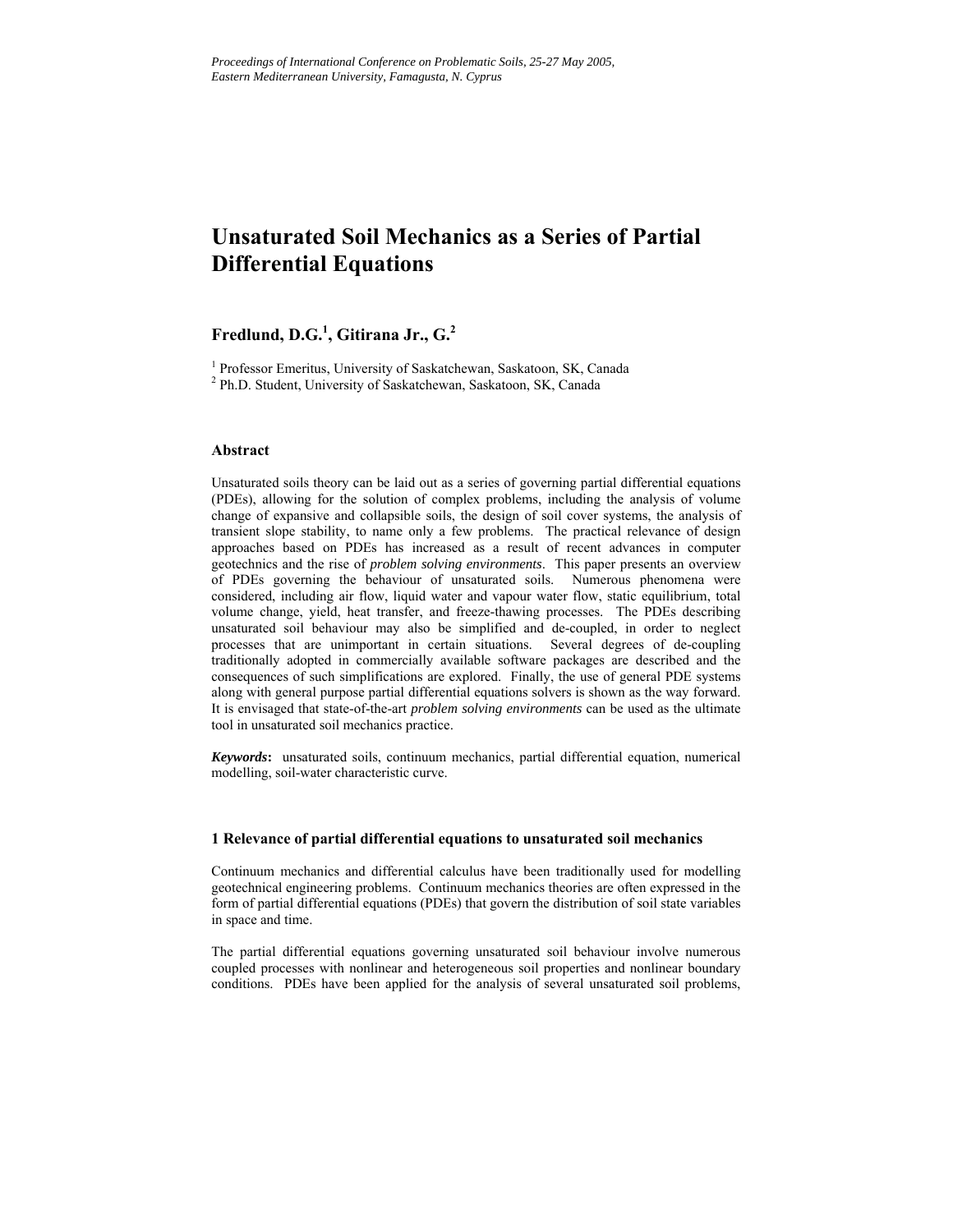such as volume change of expansive and collapsible soils, the design of soil cover systems, and the transient slope stability, to name only a few problems.

The practical relevance of analyses based on PDEs has increased as a result of recent advances in computer geotechnics and the rise of *problem solving environments*, PSEs. In depth knowledge of finite element theory and other numerical formulations becomes unnecessary when reliable PSEs are available.

In order to use a PSE effectively the analyst must understand the physics and soil properties involved and be able to select appropriate boundary and initial conditions that reproduce field conditions. It becomes advantageous to be able to "read" and formulate PDEs for a problem in hand.

Figure 1 presents the elements required in order to model an unsaturated soil problem, considering as an example a three-dimensional slope. According to the continuum mechanics approach, unsaturated soil phenomena can be modelled as follows:

- 1. Identify the physical processes of concern associated with the problem in hand;
- 2. Establish the "continuous variables" acting upon a representative elemental volume (REV) of soil;
- 3. Develop field equations governing the physical processes of concern by making the assumption that the media can be considered a continuum from a macroscopic standpoint (i.e., considering a REV of soil) and using measurable soil properties:
	- a. Develop conservation laws;
	- b. Develop constitutive laws;
	- c. Develop a final system of well-posed determinate partial differential equations.
- 4. Establish initial, internal, and boundary conditions for the problem;
- 5. Provide a mathematical solution of the system of PDEs.

The objective of this paper is to show how unsaturated soils theory can be laid out based on the continuum mechanics approach described above and as a series of PDEs. An overview of PDE's governing the behaviour of unsaturated soils is presented along with a detailed description of how the PDE's can be derived. Several phenomena are considered herein, including liquid water flow, water vapour flow, air flow, static equilibrium, total volume change, and heat flow.

The coupling between several unsaturated soil phenomena are described in terms of the coefficients and variables of the PDEs. The PDEs describing unsaturated soil behaviour may also be simplified and de-coupled, in order to neglect processes that are unimportant in certain situations. Several degrees of de-coupling traditionally adopted in commercially available software packages are described and the consequences of such simplifications are explored.

The Cartesian coordinate system was adopted throughout the paper and all equations were written for a general three-dimensional case. Two-dimensional conditions can be easily obtained, as a simplification of the equations presented herein. The equations presented can also be converted to axis-symmetric conditions by using a cylindrical coordinate system. Though tensor notation offers an elegant and general way of presenting the differential equations governing unsaturated soil behaviour, engineering notation was adopted. Engineers in general are more prepared to understand the physics of soil behaviour, but may not grasp tensor notation promptly.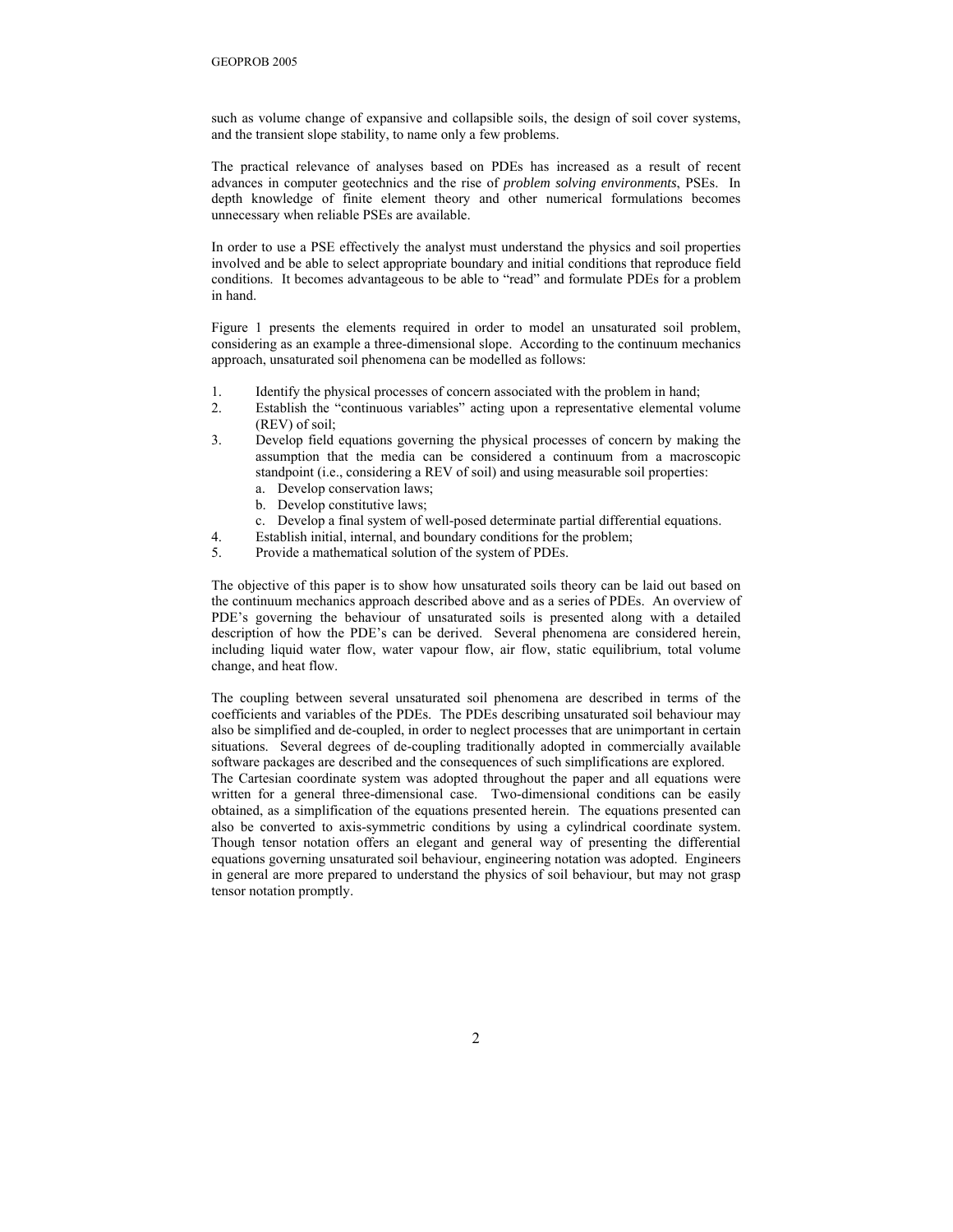

Figure 1 Continuum mechanics approach for solving unsaturated soil problems: problem domain subjected to initial and boundary conditions and governed by a system of PDE's (variables defined later in the text).

# **2 Assumptions traditionally adopted in the derivation of partial differential equations governing unsaturated soil behaviour**

A series of assumptions form the backdrop for the derivation of the partial differential equations governing the behaviour of unsaturated soils. The following set of assumptions can be considered generally valid:

- 1. soil phases can be described using a continuum mechanics approach;
- 2. pore-air and all of its constituents (including water vapour) behave as ideal gases;
- 3. local thermodynamic equilibrium between the liquid water and water vapour phases exists at all times at any point in the soil; and
- 4. atmospheric pressure gradients are negligible.

In addition to the above general assumption, a number of specific simplifications can be adopted. The following simplification limit the generality of the PDE's presented herein, but are valid for most conditions found in the practice of geotechnical engineering:

- 1. liquid water and soil particles are assumed incompressible;
- 2. small strain theory is valid;
- 3. thermal strains are negligible;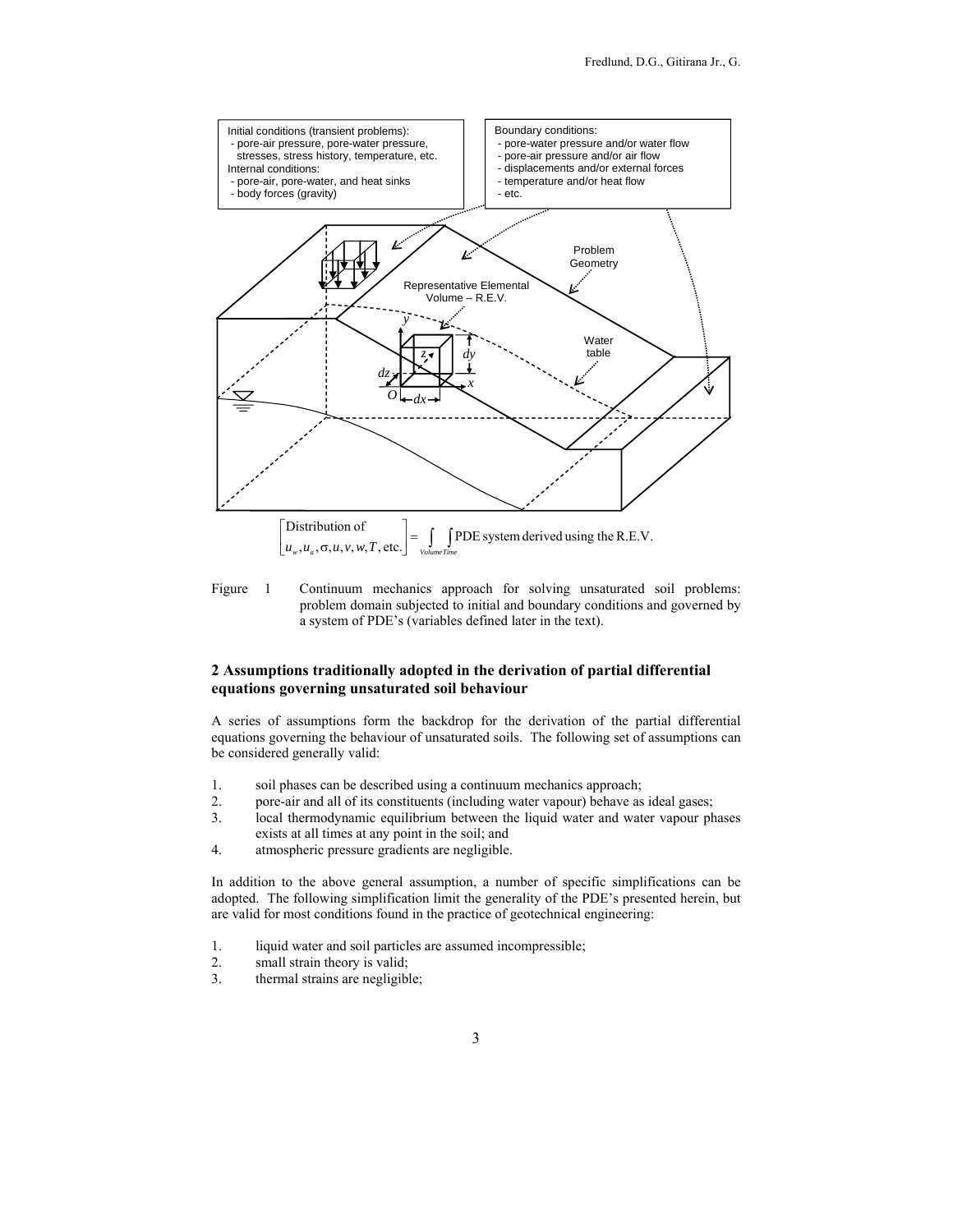- 4. osmotic pressure gradients become negligible at total suctions less than 1500 kPa;
- 5. temperature within the soil remains below the boiling point and above the freezing point of water at all times;
- 6. hysteretic behaviour of the soil-water characteristic curve can be neglected or approximated by taking the logarithmic average between the main drying and main wetting curves.

The six assumptions described above may become inadequate under certain situations. For instance, small strain theory may result in high inaccuracies for highly compressible media, such as certain landfills and mine tailings. Water compressibility has an important impact on the analysis of regional groundwater systems (i.e., large domains). Water flow analysis may require the consideration of freeze and thawing for cold regions. Also, thermal strains may be of interest in specific design conditions, such as confined clay buffers used for underground radioactive waste disposal.

Other simplifying assumptions are acceptable for numerous practical problems but are not adopted herein. Some of these assumptions are as follows:

- 1. the air phase may be assumed as in permanent contact with the atmosphere (i.e., poreair pressure gradients are negligible);
- 2. dissolution of air into the liquid water phase may be neglected;
- 3. overall volume change may be neglected in air and water flow analyses;

The description of typical assumptions presented in this section is not exhaustive. Additional assumptions associated with the development of constitutive relationships will be described along this paper.

#### **3 Stress state variables**

Appropriate stress state variables must be used, that are able to accommodate the characteristics of a multi-phased continuum, such as an unsaturated soil. Fredlund and Morgenstern (1977) presented a theoretical justification for the use of two independent stress state variables.

The stress state variables for an unsaturated soil are made of possible combinations of the total stress, σ, the pore-air pressure,  $u_a$ , and the pore-water pressure,  $u_w$ . The net stress, (σ –  $u_a$ ), and matric suction,  $(u_a - u_w)$ , are normally used. Tensors for the two independent stress variables can be written as follows:

$$
\begin{bmatrix}\n\sigma_x - u_a & \tau_{xy} & \tau_{xz} \\
\tau_{yx} & \sigma_y - u_a & \tau_{yz} \\
\tau_{zx} & \tau_{zy} & \sigma_z - u_a\n\end{bmatrix} \text{ and } \begin{bmatrix}\nu_a - u_w & 0 & 0 \\
0 & u_a - u_w & 0 \\
0 & 0 & u_a - u_w\n\end{bmatrix}
$$
 (1)

where:

 $\sigma_i$  = normal stress acting on the *i* plane, on the *i* direction;  $\tau_{ii}$  = shear stress acting on the *i* plane, on the *j* direction.

The net stress and matric suction tensors reduces to a single stress variable (i.e., effective stress) for saturated conditions, providing an approach consistent with that traditionally used in saturated soil mechanics (Terzaghi, 1943). The two stress state variables above are used throughout this paper.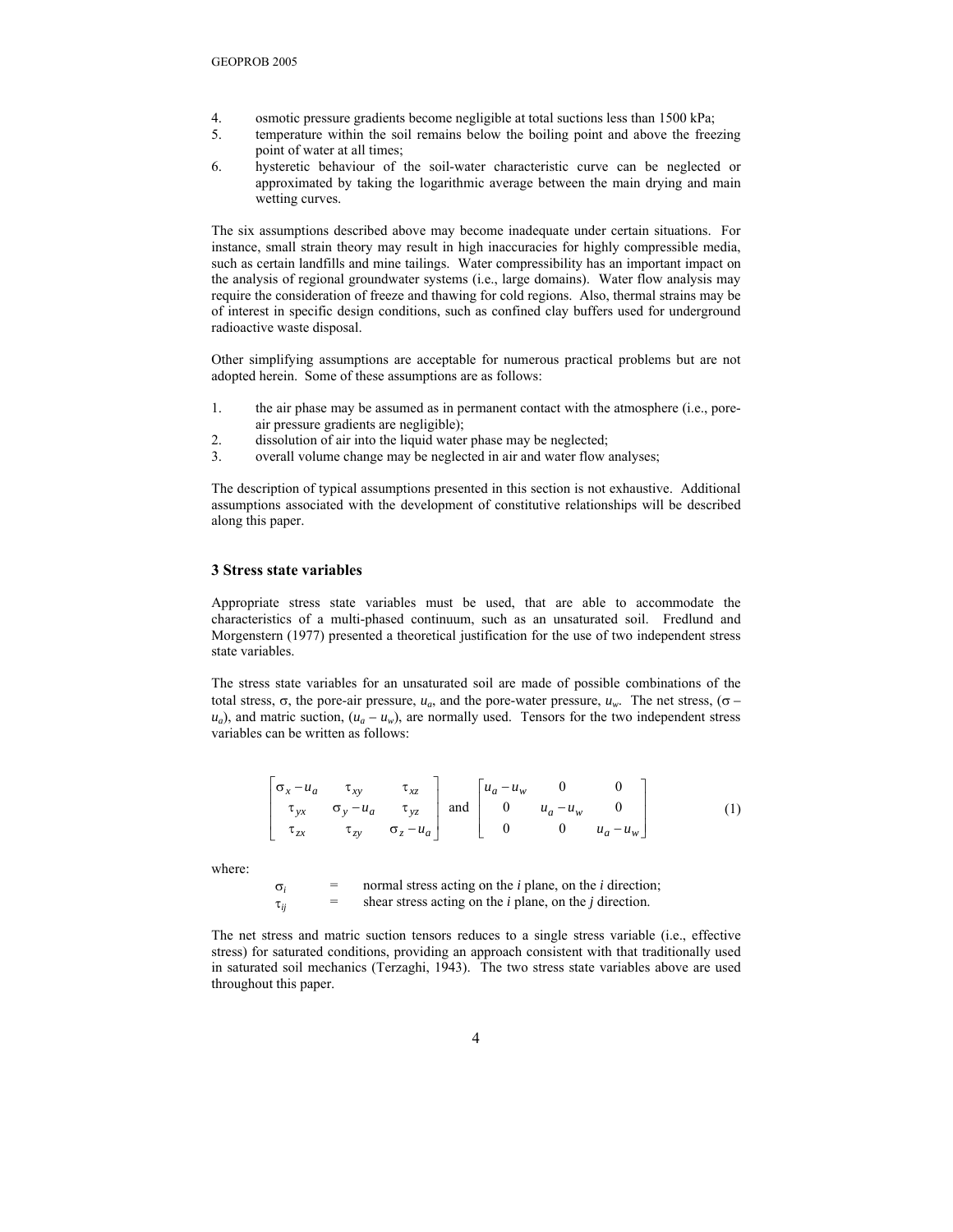# **4 Differential conservation equations for unsaturated soils**

Three fundamental conservation laws are generally required in order to establish governing equation for unsaturated soils; namely, conservation of momentum; conservation of mass; and conservation of heat. A continuum mechanics framework is employed herein, resulting in the use of differential calculus to represent these fundamental conservation laws. The assumption that the variables involved are continuous is assumed valid from a macroscopic, phenomenological standpoint.

#### **4.1 Conservation of linear and angular momentum**

The distribution of total stresses within an unsaturated soil is governed by the static equilibrium of forces. Stresses acting in each face of a REV can be decomposed as the normal and shear components in the *x*, *y*, and *z*-directions, as shown in Fig. 2. According to the convention adopted herein, the stresses shown in Fig. 2 are all positive. The balance of angular momentum, taken with respect to any axis, shows that the Cauchy tensor (Eq. 1) must be symmetric (i.e.,  $\tau_{ij} = \tau_{ij}$ ). The balance of linear momentum (i.e., the equilibrium of forces) results in the PDE's governing static equilibrium of forces (Chou and Pagano, 1992). The equilibrium equations, in Cartesian coordinates, are as follows:

$$
\frac{\partial \sigma_x}{\partial x} + \frac{\partial \tau_{xy}}{\partial y} + \frac{\partial \tau_{xz}}{\partial z} + F_x = 0
$$
  
\n
$$
\frac{\partial \tau_{xy}}{\partial x} + \frac{\partial \sigma_y}{\partial y} + \frac{\partial \tau_{yz}}{\partial z} + F_y = 0
$$
  
\n
$$
\frac{\partial \tau_{xz}}{\partial x} + \frac{\partial \tau_{yz}}{\partial y} + \frac{\partial \sigma_z}{\partial z} + F_z = 0
$$
\n(2)

where:

$$
F_i = \text{body force acting on the } i \text{ direction.}
$$



Figure 2 Soil representative elemental volume and stresses acting on the REV faces (stresses at the negative *z*-face are not shown for clarity).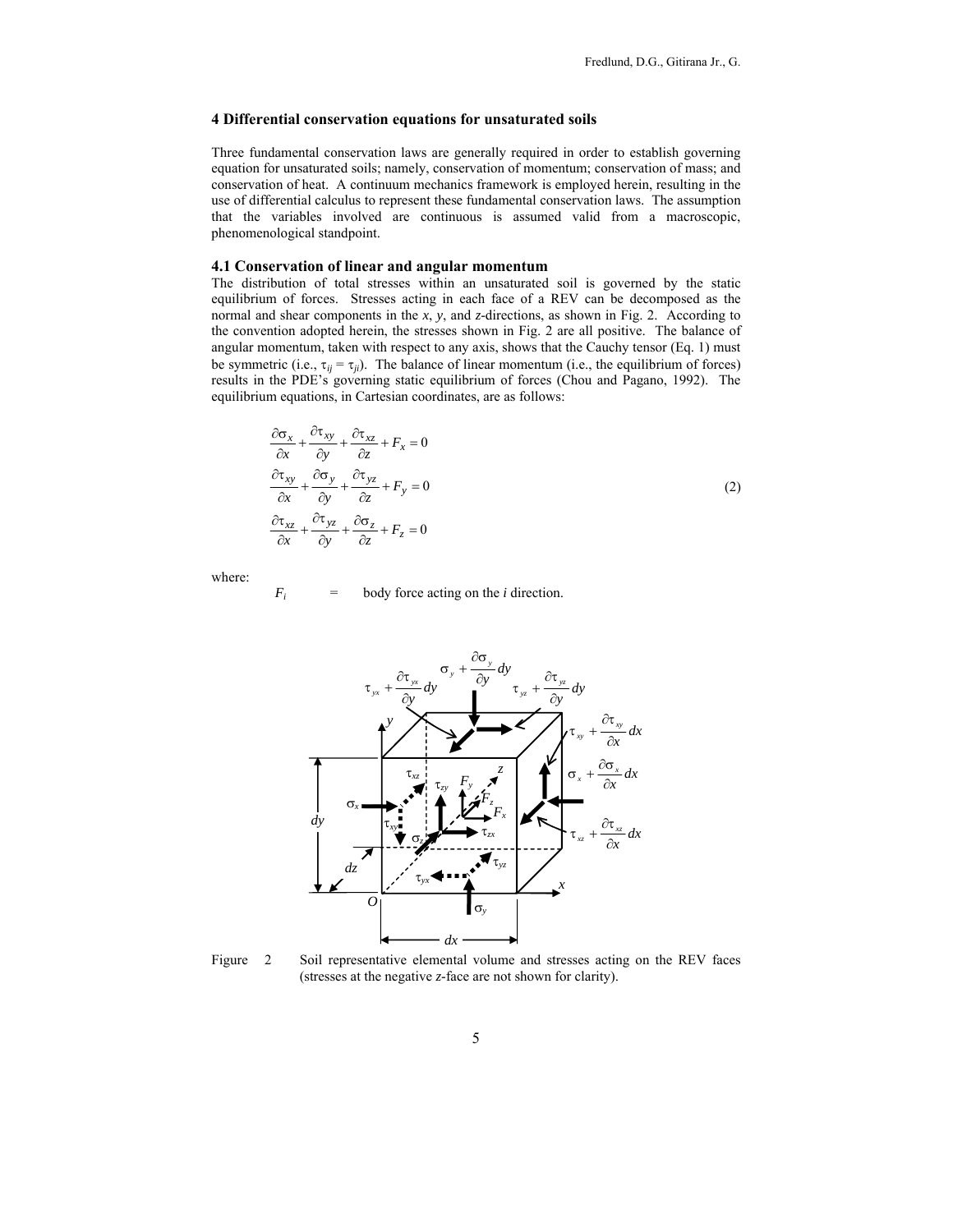The same equations above can be obtained by defining an arbitrary finite body and utilizing the divergence (or Gauss) theorem. It is important to point out that pore-water and pore-air pressures have no direct role in the equilibrium of forces acting upon the faces of an unsaturated soil REV. However, the partitioning of total forces into total stresses, pore-water, and pore-air pressures will depend on the relative compressibility of each soil phase.

# **4.2 Conservation of mass and heat energy**

Differential equations for the conservation of mass of water, mass of air, and heat can be developed by considering a REV of soil (Fig. 3). The equations of conservation can be derived by taking the flow rates in and out of the REV and equating the difference to the rate of change of mass or heat stored in the REV with time. The following differential equations are obtained by considering three-dimensional flow conditions:

$$
-\frac{\partial q_x^w}{\partial x} - \frac{\partial q_y^w}{\partial y} - \frac{\partial q_z^w}{\partial z} = \frac{1}{V_0} \frac{\partial M_w}{\partial t}
$$
 (conservation of mass of pore-water) (3)

$$
-\frac{\partial q_x^a}{\partial x} - \frac{\partial q_y^a}{\partial y} - \frac{\partial q_z^a}{\partial z} = \frac{1}{V_0} \frac{\partial M_a}{\partial t}
$$
 (conservation of mass of pore-air) (4)

$$
-\frac{\partial q_x^h}{\partial x} - \frac{\partial q_y^h}{\partial y} - \frac{\partial q_z^h}{\partial z} = \frac{1}{V_0} \frac{\partial Q_h}{\partial t}
$$
 (conservation of heat) (5)

where:

| $q_i^{w, a}$ | $=$ | total water and air flow rate in the <i>i</i> -direction across a unit area of |
|--------------|-----|--------------------------------------------------------------------------------|
|              |     | the soil, kg/m <sup>2</sup> s;                                                 |
| $q_i^w$      |     | $=$ $\rho_w v_i^w$ , kg/m <sup>2</sup> s;                                      |
| $q_i^a$      |     | $=$ $\rho_a v_i^a$ , kg/m <sup>2</sup> s;                                      |

$$
^{\iota} \qquad = \qquad \rho_a v_i^a, \, \text{kg/m}^2 \, \text{s};
$$

 $\rho_w$  = density of water,  $\approx 1000.0 \text{ kg/m}^3$ ;

- $\rho_a$  = density of air, kg/m<sup>3</sup>;
- $v_i^w$  $\rho_a$  = density of air, kg/m<sup>2</sup>;<br> $v_i^{w, a}$  = water and air flow rate in the *i* direction across a unit area of the soil, m/s;
- $V_0$  = referential volume,  $V_0 = dx dy dz$ , m<sup>3</sup>;



Figure 3 Soil representative elemental volume and fluxes *q* at the REV faces.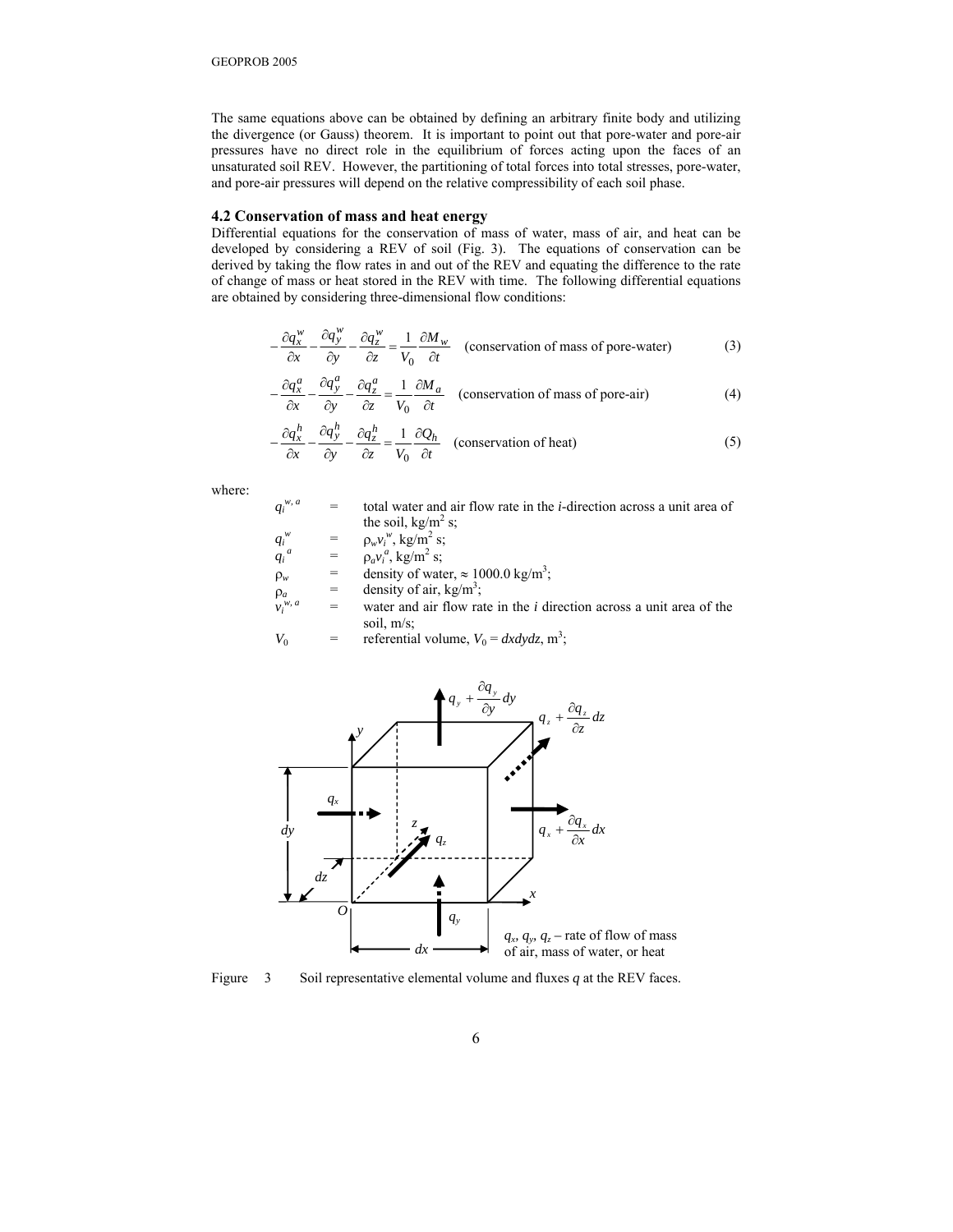| $M_{w.a.}$      | $=$ | mass of water and air within the representative elemental volume,             |
|-----------------|-----|-------------------------------------------------------------------------------|
|                 |     | kg:                                                                           |
|                 | $=$ | time. s:                                                                      |
| $q_i^h$         |     | heat flow rate in the <i>i</i> direction per unit of total area, $J/(m^2s)$ ; |
| $\mathcal{Q}_h$ |     | heat within the representative elemental volume, J.                           |

The total water flow rate,  $v^w$ , also known as specific discharge, is a macroscopic measure of flow rate through soils. A measure of the average actual flow velocity for a saturated soil can be obtained by dividing  $v^w$  by the soil porosity  $(n = V_v/V)$ . The total flow rate,  $v^w$ , may take place as liquid water and/or water vapour flow, as will be explained in the next sections. The average actual air flow velocity for a completely dry soil can be obtained by dividing  $v^a$  by the porosity. The total air flow rate,  $v^a$ , may take place as free air and/or air dissolved in liquid water, as will be explained in the next sections. Heat flow may take place by conduction, convection, or latent heat consumption. The mechanisms of air, water, and heat flow within unsaturated soils will be described in details later in this paper.

#### **5 Strain-displacement relationships and compatibility equations**

The classical definition of strain can be applied to an unsaturated soil body. The normal strain in a given direction, ε, is defined as the unit change in length (change in length per unit length) of a line which was originally oriented in the given direction. Shear strain,  $\gamma$ , is defined as the change in the right angle between reference axes, measured in radians (Chou and Pagano, 1992). The relationships between the normal and shear strains and the displacement in the *x*-, *y*-, and *z*-direction are as follows:

$$
\varepsilon_x = \frac{\partial u}{\partial x}, \quad \varepsilon_y = \frac{\partial v}{\partial y}, \quad \varepsilon_z = \frac{\partial w}{\partial z} \tag{6}
$$

$$
\gamma_{xy} = \frac{\partial u}{\partial y} + \frac{\partial v}{\partial x}, \quad \gamma_{xz} = \frac{\partial u}{\partial z} + \frac{\partial w}{\partial x}, \quad \gamma_{yz} = \frac{\partial v}{\partial z} + \frac{\partial w}{\partial y}
$$
(7)

where:

| ε,      | =   | normal strain in the <i>i</i> -direction:                              |
|---------|-----|------------------------------------------------------------------------|
| Yii     | $=$ | shear strain with respect to the <i>i</i> and <i>j</i> reference axes; |
| u, v, w | $=$ | displacement in the $x$ -, $y$ -, and $z$ -direction, respectively.    |

The relationships above are obtained by making the assumption of small strains (i.e., neglecting the product of two or more derivatives of displacement). The assumption of small strains adopted herein applies to most engineering problems. Small strain formulations may be applied to large strain problems if geometry updating is performed along with an incremental analysis (Cook, 1981).

In addition to the strain-displacement relationships, strain compatibility equations can be derived (Chou and Pagano, 1992). The geometric significance of the strain compatibility equations rests in the fact that a strain field that does not satisfy the compatibility equations may result in "gaps" in the continuum. Nevertheless, compatibility equations are irrelevant because the continuous displacement functions generally used automatically satisfy the compatibility equations.

#### **6 Constitutive laws for unsaturated soils**

The modelling of unsaturated soil behaviour requires constitutive laws for stress-strain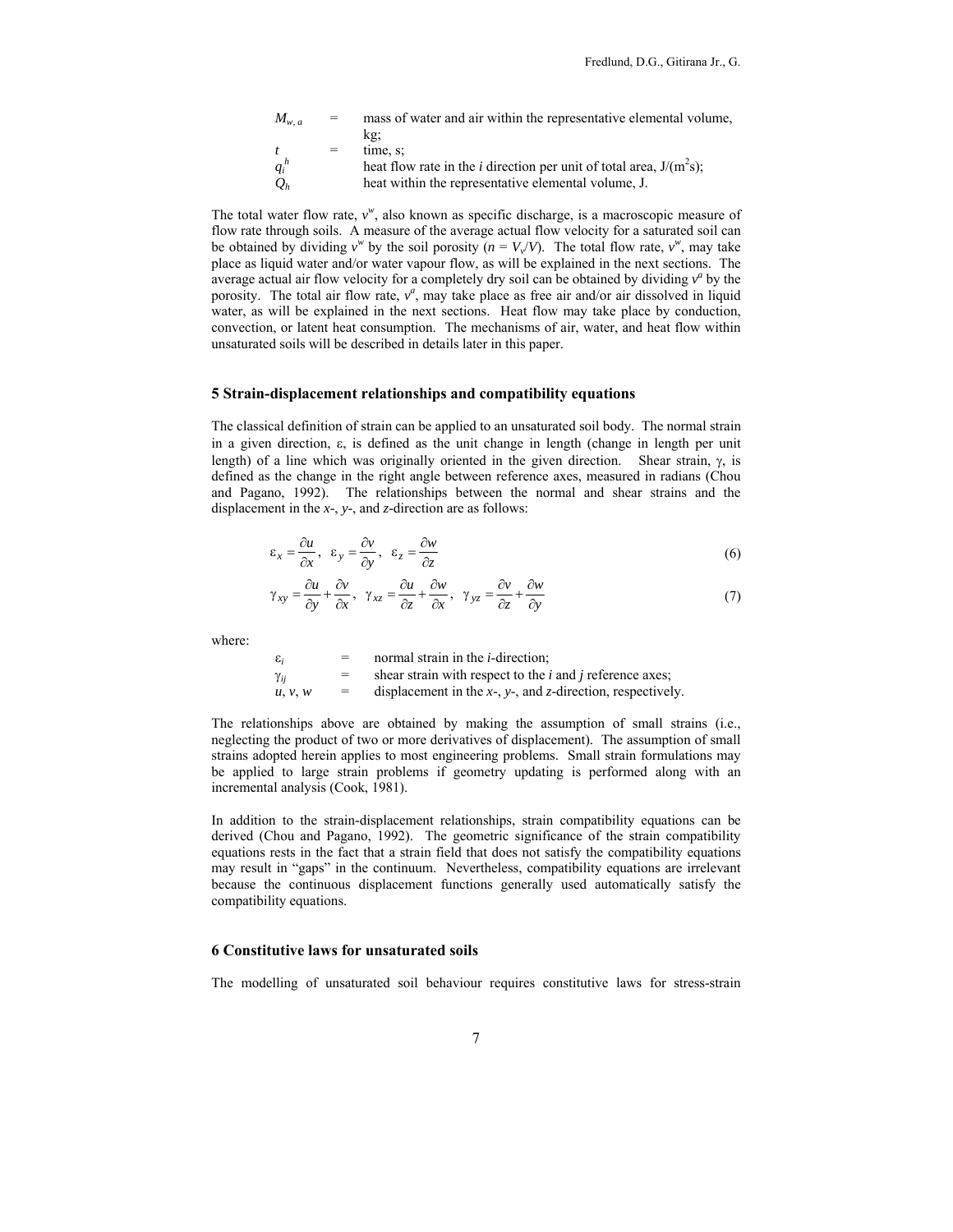behaviour, volume change of the pore-air and pore-water phases, and flow of pore-water, pore-air, and heat. Constitutive laws must be combined with the conservation laws in order to render the governing equations determinate.

Constitutive laws are generally established based on the phenomenological observation of the relationships between the state variables. Most constitutive laws for unsaturated soil are defined based on nonlinear soil properties (i.e., stress state dependent). The term *unsaturated soil property function* is used herein to refer to the function describing the relationship between a soil property and the stress state variables ( $\sigma - u_a$ ) and ( $u_a - u_w$ ).

#### **6.1 Stress-strain relationship**

Numerous stress-strain relationships have been proposed for unsaturated soils, mostly as extensions of existing models for saturated soils. Figure 4 presents an overview of some types of stress-strain relationships available in the literature. The most popular stress-strain models available can be classified as either elastic or elastoplastic models. Visco-elastoplastic and other types of models that have not received much attention in unsaturated soils modelling have not been included in Fig. 4.

Regardless of the model adopted, most elastic and elastoplastic stress-strain relationships for unsaturated soils can be written in the following generic format:

$$
d\mathbf{\varepsilon} = \mathbf{D}^{-1}d(\mathbf{\sigma} - u_a\mathbf{\delta}) + \mathbf{H}d(u_a - u_w)
$$
\n(8)

$$
d(\sigma - u_a \delta) = \mathbf{D}d\varepsilon - \mathbf{h}d(u_a - u_w) \tag{9}
$$

where:

$$
d = \text{indicates increment};
$$
  

$$
\varepsilon^T = [\varepsilon_x \varepsilon_y \varepsilon_z \gamma_{xy} \gamma_{xz} \gamma_{yz}];
$$



Figure 4 Stress-strain constitutive models for saturated and unsaturated soils.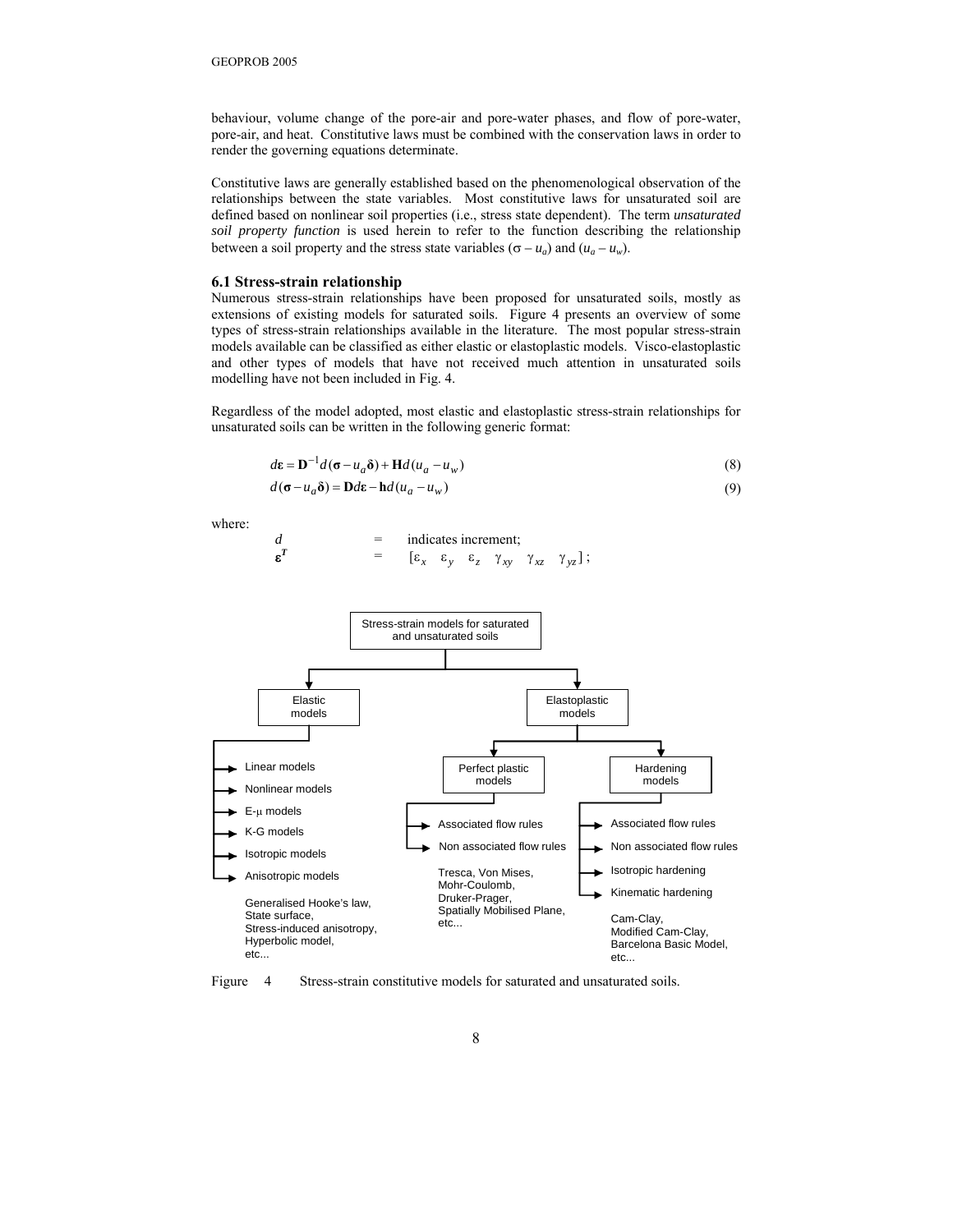| <b>D, H</b> | =                    | constitutive matrices;                                                  |          |          |          |          |
|-------------|----------------------|-------------------------------------------------------------------------|----------|----------|----------|----------|
| $D_{11}$    | $D_{21}$             | $D_{31}$                                                                | $D_{41}$ | $D_{51}$ | $D_{61}$ |          |
| $D_{12}$    | $D_{22}$             | $D_{32}$                                                                | $D_{42}$ | $D_{52}$ | $D_{63}$ | $D_{64}$ |
| $D_{14}$    | $D_{24}$             | $D_{34}$                                                                | $D_{43}$ | $D_{53}$ | $D_{64}$ |          |
| $D_{15}$    | $D_{25}$             | $D_{35}$                                                                | $D_{45}$ | $D_{55}$ | $D_{65}$ |          |
| $H^T$       | =                    | $[H_1 \ H_2 \ H_3 \ H_4 \ H_5 \ H_6];$                                  |          |          |          |          |
| $h^T$       | =                    | $[H_1 \ h_2 \ h_3 \ h_4 \ h_5 \ h_6];$                                  |          |          |          |          |
| $\sigma^T$  | =                    | $[\sigma_x \ \sigma_y \ \sigma_z \ \tau_{xy} \ \tau_{xz} \ \tau_{yz}];$ |          |          |          |          |
| $\delta^T$  | [1 \ 1 \ 0 \ 0 \ 0]. |                                                                         |          |          |          |          |

The **bold** characters indicate matrices and vectors. The superscript  $\binom{T}{l}$  designates a transposed matrix. Some matrices were written in the transposed form for convenience.

# **6.1.1 Elastic models**

Elastic models for unsaturated soils (left branch in Fig. 4) are usually based on extensions of Hooke's law (Fredlund and Morgenstern, 1976), using the two stress state variables,  $(\sigma - u_a)$ and  $(u_a - u_w)$ :

$$
d\varepsilon_{x} = \frac{1}{E} d(\sigma_{x} - u_{a}) - \frac{\mu}{E} d(\sigma_{y} + \sigma_{z} - 2u_{a}) + \frac{1}{H} d(u_{a} - u_{w})
$$
  
\n
$$
d\varepsilon_{y} = \frac{1}{E} d(\sigma_{y} - u_{a}) - \frac{\mu}{E} d(\sigma_{x} + \sigma_{z} - 2u_{a}) + \frac{1}{H} d(u_{a} - u_{w})
$$
  
\n
$$
d\varepsilon_{z} = \frac{1}{E} d(\sigma_{z} - u_{a}) - \frac{\mu}{E} d(\sigma_{x} + \sigma_{y} - 2u_{a}) + \frac{1}{H} d(u_{a} - u_{w})
$$
  
\n
$$
d\gamma_{xy} = \frac{1}{G} d\tau_{xy}, \ d\gamma_{xz} = \frac{1}{G} d\tau_{xz}, \text{ and } d\gamma_{yz} = \frac{1}{G} d\tau_{yz}
$$
\n(10)

where:

| E   | $=$ | Young modulus:                                                     |
|-----|-----|--------------------------------------------------------------------|
| - u | $=$ | Poisson's ratio:                                                   |
| H   | $=$ | elastic modulus for soil structure with respect to suction change; |
| G   | $=$ | shear modulus, $G = E/2(1-\mu)$ .                                  |

The constitutive matrices **D**, **H**, and **h** corresponding to Eq. (9) can be promptly written. Some nonlinear strain characteristics can be accounted for by using incremental analysis and the state surface concept (Matyas and Radakrishna, 1968). Using coefficients of compressibility obtained from the volume the void radio state surface, the values of *E* and *H* can be obtained for each incremental step as follows:

$$
E = \frac{3(1 - 2\mu)}{m_1^s} \tag{11}
$$

$$
H = \frac{3}{m_2^s} \tag{12}
$$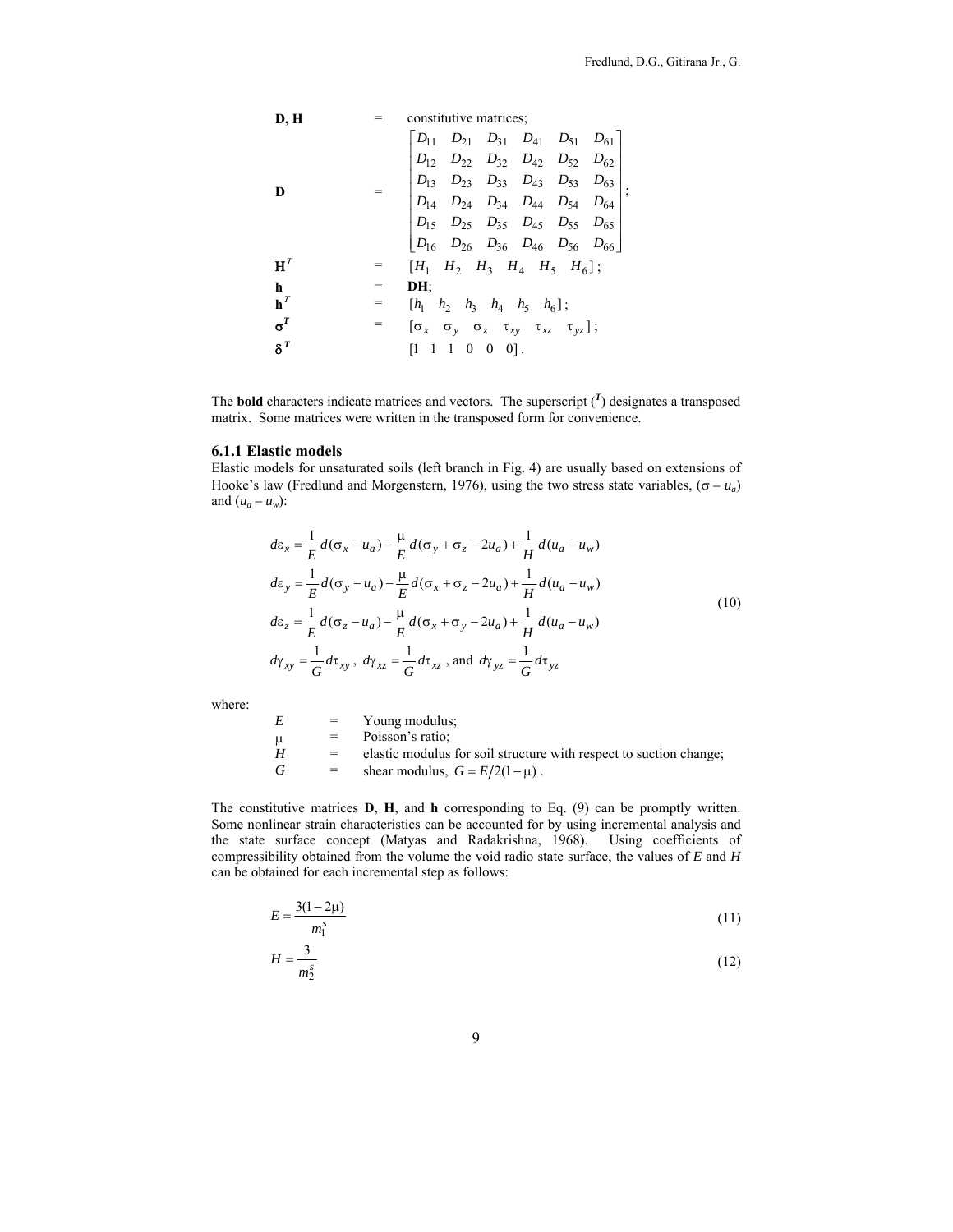where:

$$
m_1^s = \frac{d\varepsilon_v}{d(\sigma_{mean} - u_a)} = \frac{1}{1 + e_0} \frac{de}{d(\sigma_{mean} - u_a)};
$$
  
\n
$$
m_2^s = \frac{d\varepsilon_v}{d(u_a - u_w)} = \frac{1}{1 + e_0} \frac{de}{d(u_a - u_w)};
$$
  
\n
$$
d\varepsilon_v = \frac{dV}{V_0};
$$
  
\n
$$
d\varepsilon_v = m_1^s d(\sigma_{mean} - u_a) + m_2^s d(u_a - u_w);
$$
  
\n
$$
\sigma_{mean} = \text{total mean stress}, \sigma_{mean} = (\sigma_x + \sigma_y + \sigma_z)/3;
$$
  
\n
$$
e_0 = \text{initial void ratio}; \quad e = f(\sigma_{mean} - u_a, u_a - u_w).
$$

Equations (11) and (12) are based on the assumption that the volume change of unsaturated soils is a function of changes in net mean stress and soil suction. Equation (11) alone does not provide a way of computing µ. The value of Poisson's ratio must be estimated or obtained from other means. For instance,  $\mu$  can be obtained through triaxial or oedometric tests with measurement of lateral strains of lateral stresses, respectively.

The stress-induced anisotropy notably found in highly collapsible soils can be considered by using a stress-dependent Poisson's ratio and anisotropy coefficients applied to the *Hi* modulus (Pereira and Fredlund, 2000). Shear strength can be addressed by using a hyperbolic curve (Duncan and Chang, 1970) for the unsaturated soil Young modulus near failure. Elastic models can be considered generally appropriate for the analysis of monotonic net stress and suction paths. However, elastic models may not be accurate when non-monotonic paths take place because the distinction between recoverable and irrecoverable strains is not considered.

#### **6.1.2 Elastoplastic models**

Elastoplastic models (right main branch in Fig. 4) may be employed in order to address features of soil behaviour such as yield and irrecoverable strains. Most elastoplastic models found in the literature are generally based on the same fundamental principles, but use different yield criteria, flow rules, and compressibility functions. Figure 4 lists several yield criteria used by perfect plastic models. Perfect plastic formulations for saturated soils can be extended to unsaturated soils by using the generalised Hooke's law and by incorporating the effect of soil suction into the yield criterion (Pereira, 1996).

Yield surfaces can be combined with hardening rules and cap surfaces. Hardening rules are used in order to reproduce changes in the size of the yield surface (isotropic hardening) or shifts in the yield surface position (kinematic hardening). Cap surfaces are used in order to account for yield that occurs at stress states below failure conditions.

Numerous models have been proposed for unsaturated soils based on a critical state framework. Some of the early model were proposed by Karube and Kato (1989), Alonso et al. (1990), Wheeler and Sivakumar (1995), and Cui and Delage (1996), among others. Great emphasis has been given to soils compacted at collapsible conditions. Most models are based on isotropic hardening laws and on yield surfaces that expand for increasing soil suctions. Collapse is reproduced by using appropriate modes of expansion of the yield curves and appropriate variations in soil compressibility for different suctions. Research continues to be undertaken in order to refine elastoplastic models for unsaturated soils.

Lloret and Ledesma (1993) present the manner how the elastoplastic stress-strain relationship can be written for unsaturated soils. The yield functions and corresponding flow rules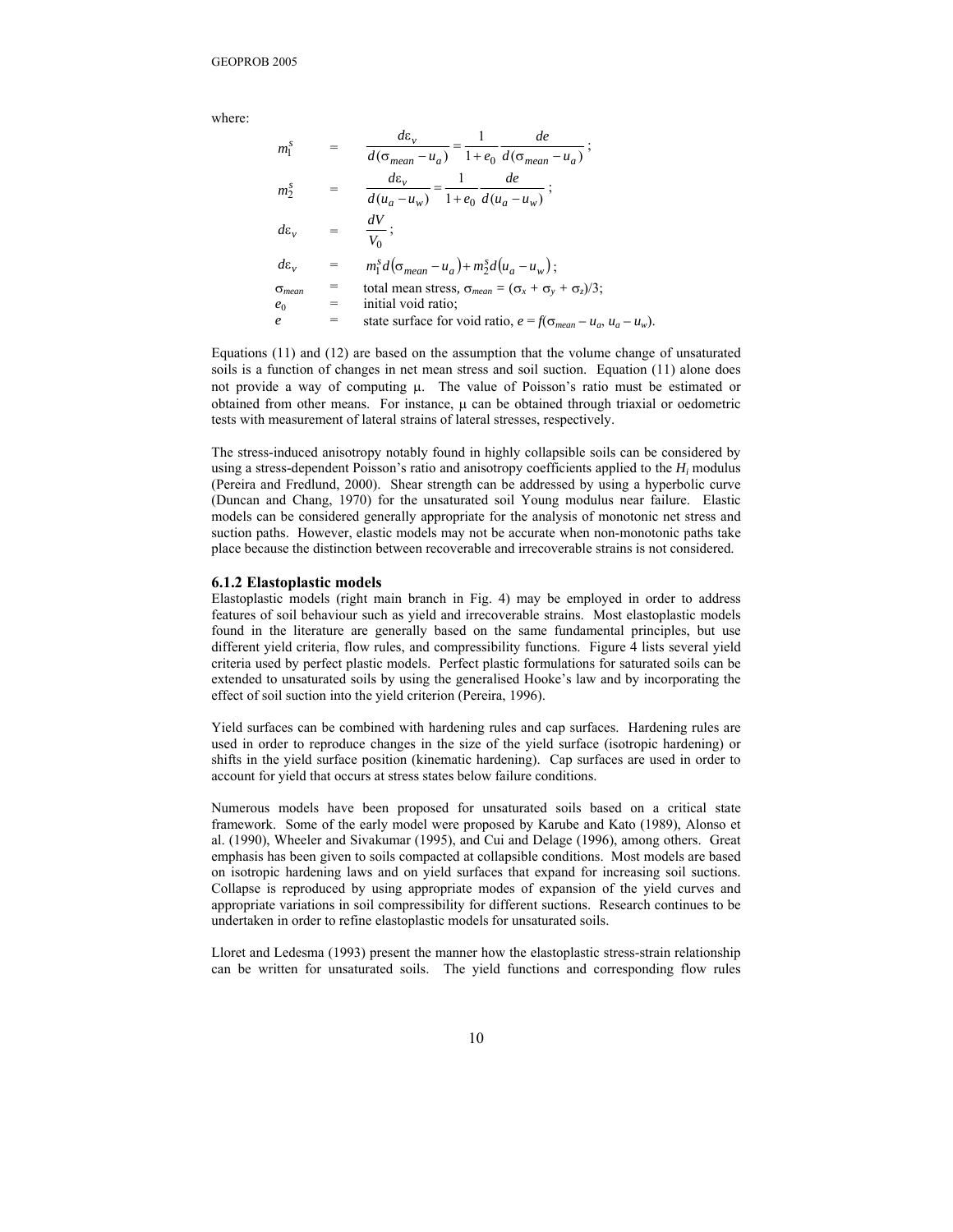proposed by Alonso et al. (1990) were considered. The general stress-strain relationship takes the following form:

$$
\begin{cases} \text{if } F_1 \le 0 \text{ and } F_2 \le 0 & d(\sigma - u_a \delta) = \mathbf{D}^e d\mathbf{\varepsilon} - \mathbf{h}^e d(u_a - u_w) \\ \text{if } F_1 > 0 \text{ or } F_2 > 0 & d(\sigma - u_a \delta) = \mathbf{D}^{ep} d\mathbf{\varepsilon} - \mathbf{h}^{ep} d(u_a - u_w) \end{cases}
$$
(13)

where:

 $\epsilon$ 

$$
F_1 = \begin{cases}\nF_1 = f(\sigma - u_a, u_a - u_w, \Gamma);\n\end{cases}
$$
\n
$$
F_2 = \begin{cases}\nF_2 = f(\sigma - u_a, u_a - u_w, \Gamma);\n\end{cases}
$$
\n
$$
F_2 = \begin{cases}\nF_2 = f(\sigma - u_a, u_a - u_w, \Gamma);\n\end{cases}
$$
\n
$$
D^e, H^e = \text{elastic constitutive matrices, defined according to Eq. (10);}
$$
\n
$$
D^{ep} H^e = \begin{cases}\nD^e - \frac{1}{A - A_{cr}} D^e \frac{\partial G_1}{\partial (\sigma - u_a)} \left(\frac{\partial F_1}{\partial (\sigma - u_a)}\right)^T D^e;\n\end{cases}
$$
\n
$$
D^{ep} = \begin{cases}\nD^e H_s + \frac{\partial F_1}{\partial (\sigma - u_a)} \left(\frac{\partial F_1}{\partial (\sigma - u_a)}\right)^T D^e \right. \\
D^e H_s + \frac{\partial F_1}{\partial (u_a - u_w)} \left(\frac{\partial F_1}{\partial (\sigma - u_a)}\right)^T D^e H_s + \frac{\partial F_1}{\partial (u_a - u_w)} \right) A - A_{cr} \end{cases}
$$
\n
$$
H_s = \begin{cases}\n\text{if } F_2 \le 0 & H^e \\
\text{if } F_2 > 0 & H^e + H^{ep} \end{cases};
$$
\n
$$
A_{cr} = -\frac{\partial F_1}{\partial \Gamma} \left(\frac{\partial \Gamma}{\partial \varepsilon}\right)^T \frac{\partial G_1}{\partial (\sigma - u_a)} ;
$$
\n
$$
G_1 = \text{flow rule}, G_1 = f(\sigma - u_a, u_a - u_w, \Gamma);
$$
\n
$$
\Gamma = \text{hardening parameter};
$$
\n
$$
\left(\frac{\partial F_1}{\partial (\sigma - u_a)}\right)^T = \begin{bmatrix}\n\frac{\partial F_1}{\partial (\sigma_x - u_a)} & \frac{\partial F_1}{\partial (\sigma_y - u_a)} & \frac{\partial F_1}{\partial (\sigma_z - u_a)} & \frac{\partial F_1}{\partial \sigma_x} & \frac{\partial F_1}{\partial \sigma_x} & \frac{\partial F_1}{\partial \sigma_x} \end{bmatrix};
$$
\n
$$
\left(\frac{\partial G_1}{\partial (\sigma - u_a)}\right
$$

The term Γ is generally taken as equal to the pre-consolidation stress for saturated conditions. Different functions for  $F_1$ ,  $F_2$ ,  $G_1$ ,  $G_2$  and for the soil compressibility are defined by each model found in the literature. The original references should be consulted for further details.

Equations (8) and (9) can be used to provide generic equations to be used in the derivation of the partial differential equations governing unsaturated soil behaviour. Nevertheless, Eq. (10) will be employed herein for the derivation of the governing PDE's. The selection of Eq. (10) was based on its simplicity and straightforward relation with the soil compressibility coefficients.

#### **6.2 Shear strength**

Shear strength characteristics may be incorporated into the PDE's governing unsaturated soil behaviour through modification to the **D**, **H**, and **h** matrices. For instance, shear strength is used by the Hyperbolic-type models to control the shape of the Young modulus function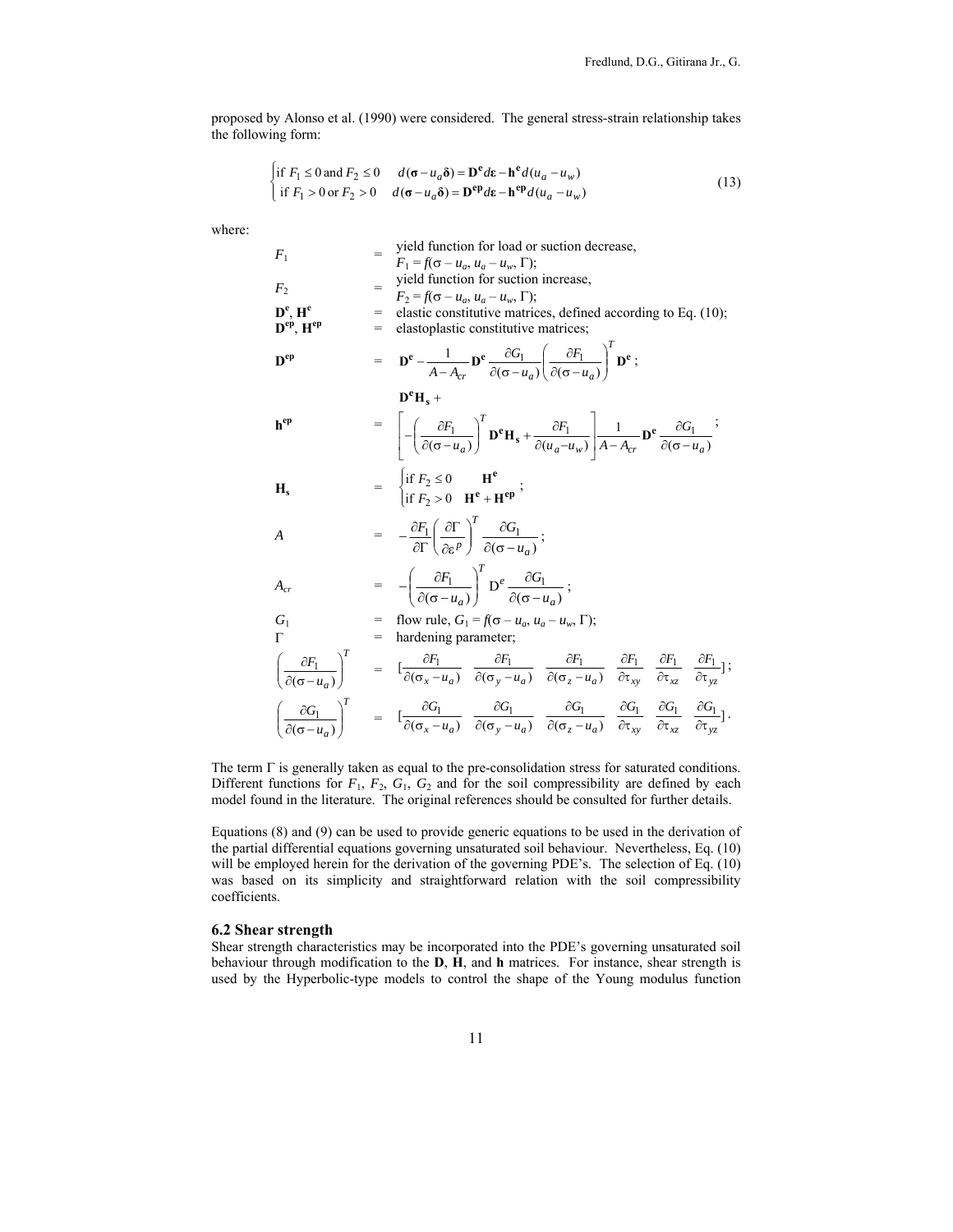(Duncan and Chang, 1970). The shear strength equations can also be used to define the yield criteria used by elastoplastic models.

Several shear strength equations were listed in Fig. 4, such as the Tresca, Von Mises, and Mohr-Coulomb equations. Extensions of the Mohr-Coulomb criterion for saturated soils are widely used to represent the shear strength for an unsaturated soil,  $\tau_f$ . Fredlund et al. (1996) proposed the following equation based on the Mohr-Coulomb criterion:

$$
\tau_{ff} = c' + (\sigma_n - u_a)_f \tan \phi' + (u_a - u_w) \Theta^{\kappa} \tan \phi'
$$
 (14)

where:

| $\tau_{\it ff}$      |     | shear stress at failure, acting on the failure plane;                                                                                                          |
|----------------------|-----|----------------------------------------------------------------------------------------------------------------------------------------------------------------|
| $(\sigma_n - u_a)_f$ | $=$ | net normal stress acting on the failure plane;                                                                                                                 |
|                      | $=$ | cohesion;                                                                                                                                                      |
| $\phi$               | $=$ | friction angle;                                                                                                                                                |
| ⊕                    | $=$ | dimensionless parameter to account for the wetter area of<br>contact:                                                                                          |
| $\kappa$             | $=$ | fitting parameter to account for any non-linearity between<br>the area and volume representation of the amount of water<br>contributing to the shear strength. |

The shear strength for an unsaturated soil can be predicted using the soil-water characteristic curve and the saturated shear strength parameters, *c*' and φ'. According to Fredlund et al. (1996), Θ can be assumed as equal to the degree of saturation, *S*. Experimental evidence shows that the slope of the plot of shear strength versus soil suction begins to deviate from the effective angle of internal friction as the soil desaturates. This reduced slope is associated with the reduction in the wetted area of contact past the air-entry value.

Vanapalli et al. (1996) presents a slightly modified procedure, defining  $\Theta = \Theta_n = (S - S_{res})/(1 - S_{res})$  and making  $\kappa = 1$ . This second procedure, based on normalised (or effective) water content, renders the envelope potentially less flexible if the fitting parameter  $\kappa$  is not used.

# **6.3 Water phase volume change**

The constitutive relationship for the amount of water store in the soil pores is usually given in terms of volume of water. Water compressibility is generally neglected. The change in volume of water stored in the soil pores can be written as function of elastic coefficients of compressibility,  $m_1^w$  and  $m_2^w$ , or volumetric modulus,  $E_w$  and  $H_w$ , as follows:

$$
\frac{dV_w}{V_0} = m_1^w d(\sigma_{mean} - u_a) + m_2^w d(u_a - u_w)
$$
  
= 
$$
\frac{3}{E_w} d(\sigma_{mean} - u_a) + \frac{1}{H_w} d(u_a - u_w)
$$
 (15)

where:

$$
m_1^w = \frac{S}{1+e_0} \frac{de}{d(\sigma_{mean}-u_a)} + \frac{e}{1+e_0} \frac{dS}{d(\sigma_{mean}-u_a)};
$$
  
\n
$$
m_2^w = \frac{S}{1+e_0} \frac{de}{d(u_a-u_w)} + \frac{e}{1+e_0} \frac{dS}{d(u_a-u_w)};
$$
  
\n
$$
S = \text{degree of saturation, } S = f(\sigma_{mean}-u_a, u_a-u_w);
$$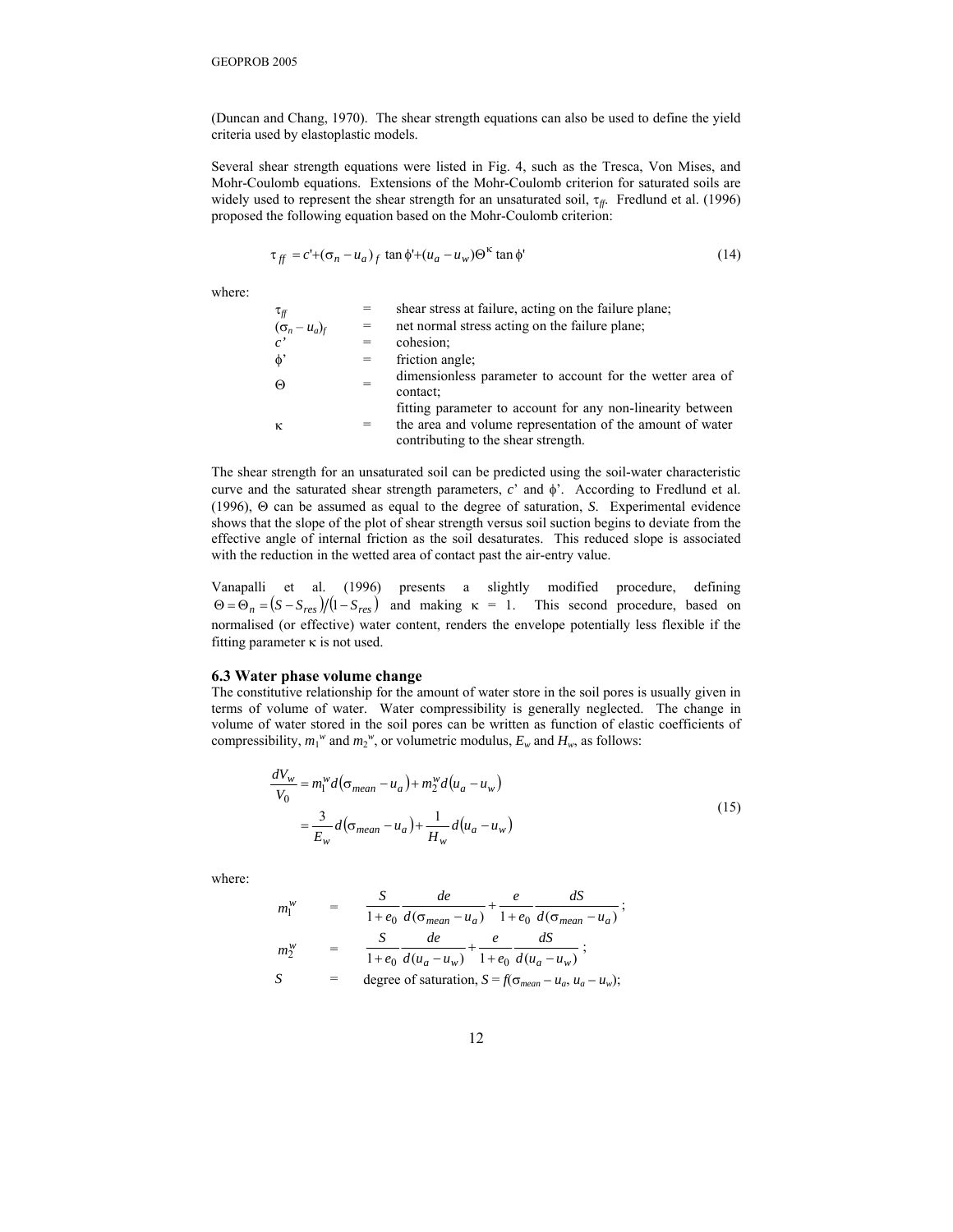$$
e = \text{void ratio}, e = f(\sigma_{mean} - u_a, u_a - u_w);
$$
  
\n
$$
E_w = 3/m_1^w;
$$
  
\n
$$
H_w = 1/m_2^w.
$$

Equation (15) is based on the assumption that changes in the volume of pore-water stored in the soil are a function of changes in net mean stress and soil suction and are independent of changes in shear stresses. The use of state surfaces for void ratio and degree of saturation provides an effective method for computing  $E_w$  and  $H_w$ . Hysteretic characteristics of the porewater storage can be addressed using more sophisticated relationships. However, the simple elastic relationships based on state surfaces can adequately reproduce monotonic stress paths.

Coupled PDE systems are often written in terms of displacements and pore pressures. Changes in  $(\sigma_{mean} - u_a)$  present in Eq. (15) can be written in terms of changes in  $(u_a - u_w)$  and strains using Eq. (10), as follows:

$$
\frac{dV_w}{V_0} = \beta_1^{\nu} d\varepsilon_v + \beta_1^{\nu} d(u_a - u_w)
$$
\n(16)

where:

$$
\beta_1^w = \frac{m_1^w}{m_1^s} = \frac{E}{E_w(1-2\mu)};
$$
  

$$
\beta_2^w = m_2^w - \frac{m_1^w m_2^s}{m_1^s} = \frac{1}{H_w} - \frac{3}{E_w} \frac{E}{H(1-2\mu)}.
$$

Equation (16) results in a smooth transition between saturated and unsaturated conditions, provided that appropriate constitutive coefficients are employed. As the soil saturates the effects of changes in soil suction and net stresses become equal (i.e.,  $m_1^s = m_2^s = m_1^w = m_2^w$ ). Consequently, Eq. (16) shows that for saturated conditions water volume changes are equal to changes in void ratio.

#### **6.4 Air phase volume change**

The characterisation of the air phase volume change requires the determination of three of the following variables; namely,  $V_a$ ,  $M_a$ , and  $\rho_a$ . The air phase is highly compressible, and its density is given by the following equation:

$$
\rho_a = \frac{M_a}{V_a} = \frac{W_a}{RT} \overline{u}_a \tag{17}
$$

where:

| $\rho_a$         |     | density of the bulk air phase, $\rho_a = W_a \overline{u}_a / (RT)$ , kg/m <sup>3</sup> ; |
|------------------|-----|-------------------------------------------------------------------------------------------|
| $W_a$            | $=$ | molecular weight of pore-air, 28.966 kg/kmol;                                             |
| $\overline{u}_a$ | =   | total pressure in the bulk air phase, $u_a + u_{atm}$ , kPa;                              |
| $u_a$            | =   | pore-air pressure, kPa;                                                                   |
| $u_{atm}$        | $=$ | atmospheric pressure, 101.325 kPa;                                                        |

Three volume change measurements can be made for an unsaturated soil; namely, overall, pore-water, and pore-air volume change. The combination of any two of these three volume change measurements provides a complete description of volume change within an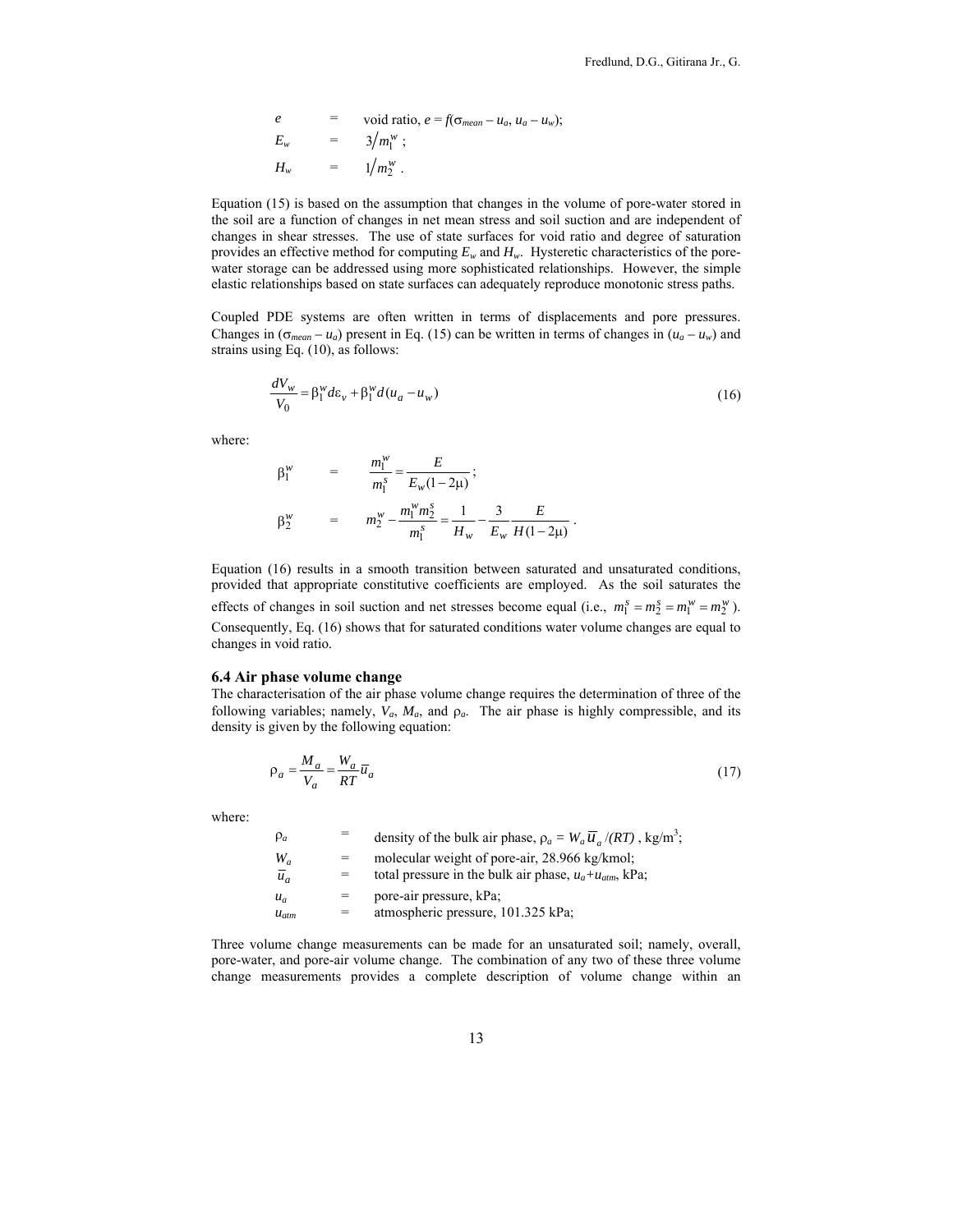unsaturated soil. Pore-air volume changes have proven more difficult to measure than those of the pore-water phase. Therefore, it has become common practice to measure overall and pore-water volume changes. The volume of pore-air may be computed as follows:

$$
\frac{V_a}{V_0} = \frac{V_v}{V_o} - \frac{V_w}{V_o} (1 - H_c)
$$
  
=  $n(1 - S + SH_c)$  (18)

where:

 $H_c$  = Henry's volumetric coefficient of solubility,  $V_{ad}/V_w$ ;  $V_{ad}$  = volume of air dissolved in the pore-water.

 $H_c$  is also known as the volumetric coefficient of solubility. At a constant temperature, the volume of dissolved air is a constant for different pressures. Dorsey (1940) cited by Fredlund and Rahadjo (1993) presents values of  $H_c$  for various temperatures. The density is assumed as being the same for the free air and for dissolved air.

The volume change constitutive relationship for the water phase can be obtained by taking an incremental form of Eq. (18) and using the constitutive relationship for pore-water volume change:

$$
\frac{dV_a}{V_0} = \beta_1^a d\varepsilon_v + \beta_1^a d(u_a - u_w)
$$
\n(19)

where:

$$
\beta_1^a = 1 - \beta_1^w (1 - H_c);
$$
  

$$
\beta_2^a = -\beta_2^w (1 - H_c).
$$

Equation (19) shows how the volume change characteristics of the air phase can be directly obtained from the volume change characteristics of the water phase and soil skeleton.

#### **6.5 Flow laws**

Table 1 presents an overview of flow laws traditionally used for modelling unsaturated soil flow behaviour. The flow laws establish relationships between measures of flow and driving potentials. Driving potentials can be established based on spatial gradients of the energy stored per unit volume (Bear, 1972). The several flow equations have the same format, but distinct potentials and properties. The flow laws presented in Table 1 are well established equations that have been experimentally verified.

Pore-air and pore-water have both miscible and immiscible mixture characteristics. Pore-air can flow as free air, as dissolved air diffusing through the liquid water, or as dissolved air carried by the liquid water. Pore-water can flow as liquid water, as water vapour diffusing through the free air-phase, or as water vapour carried by moving free air-phase. Some flow mechanisms are essential in the modelling of certain air and water flow conditions. For instance, evaporation cannot be properly reproduced without consideration of the water vapour flow (Wilson, 1990). Similarly, the air flow that takes place through saturated high air-entry value ceramics cannot be understood without consideration of the movement of dissolved air through the liquid water phase (Fredlund and Rahardjo, 1993).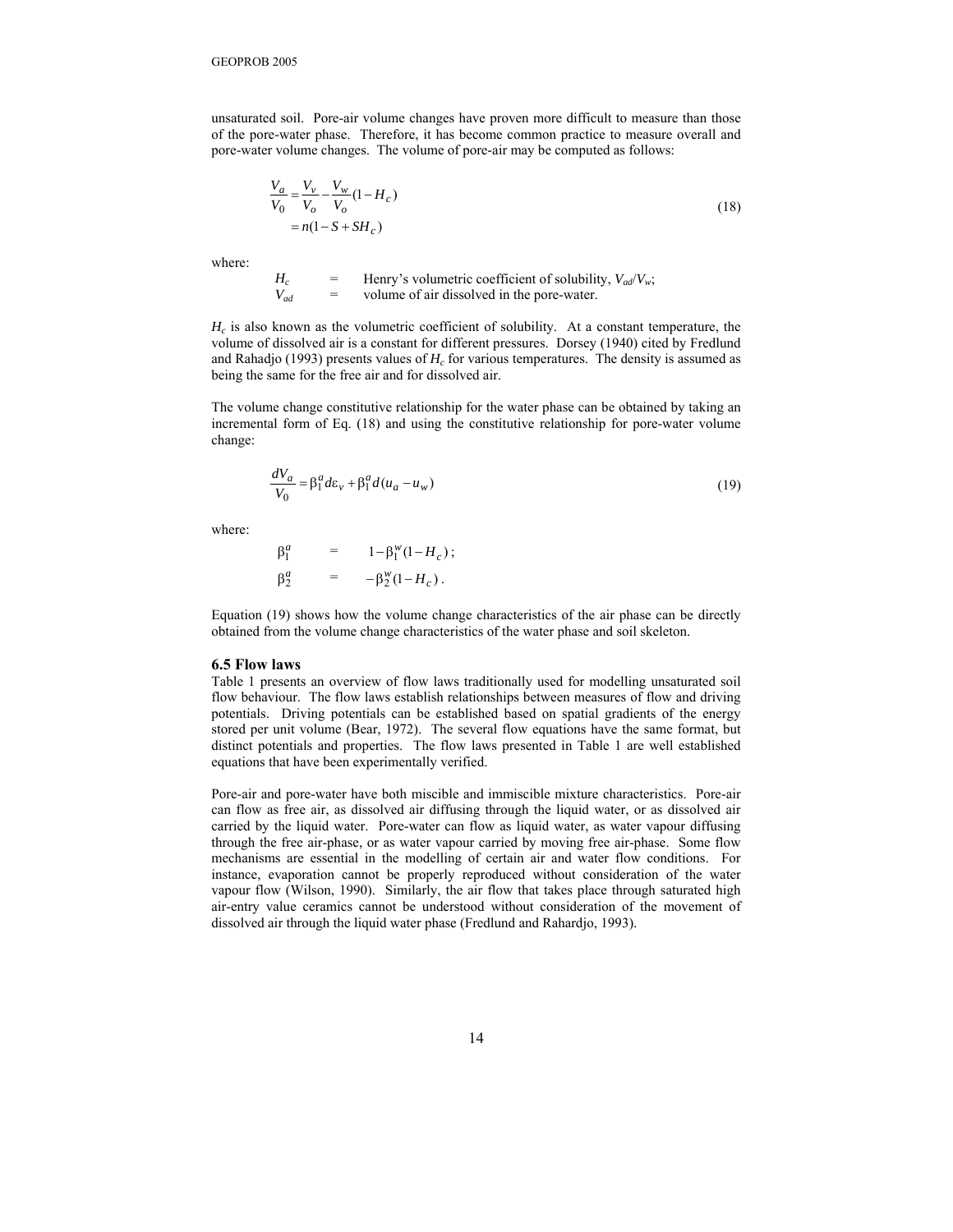| Type of flow<br>(1)                  | Flow mechanism<br>(2)                                   | <b>Driving Potential</b><br>(3)                                                               | Flow Law<br>(4)                     |
|--------------------------------------|---------------------------------------------------------|-----------------------------------------------------------------------------------------------|-------------------------------------|
|                                      | Liquid water, $v^{wl}$                                  | Hydraulic head, h (m)                                                                         | Darcy's law                         |
| Flow of<br>water, $v^w$              | Water vapour diffusion,<br>$v^{vd}$                     | Mass concentration of vapour per<br>unit volume of soil, $C_v$ (kg/m <sup>3</sup> )           | Modified<br>Fick's law              |
|                                      | Water vapour carried by<br>bulk air flow, $v^{va}$      | Mass concentration of air per unit<br>volume of soil, $C_a$ (kg/m <sup>3</sup> )              | Modified<br>Fick's law              |
| Interphase<br>liquid-<br>vapour flow | Thermodynamic<br>equilibrium                            | $---(*)$                                                                                      | Lord Kelvin's<br>equation           |
| Flow of air,<br>$v^a$                | Free air, $v^{af}$                                      | Mass concentration of air per unit<br>volume of soil, $C_a$ (kg/m <sup>3</sup> )              | Modified<br>Fick's law              |
|                                      | Dissolved air diffusion,<br>$v^{ad}$                    | Mass concentration of dissolved air<br>per unit volume of soil, $C_{ad}$ (kg/m <sup>3</sup> ) | Modified<br>Fick's law              |
|                                      | Dissolved air carried by<br>liquid water flow, $v^{aa}$ | Hydraulic head, h (m)                                                                         | Darcy's law                         |
| Flow of<br>heat, $q^h$               | Heat by conduction, $q^c$                               | Temperature, $T$ (°C)                                                                         | Fourier's law                       |
|                                      | Latent heat                                             | $---(*)$                                                                                      | Interphase<br>liquid-vapour<br>flow |
|                                      |                                                         | (*) local thermodynamic equilibrium assumed; function of the rate of vapour flow.             |                                     |

Table 1 – Overview of types of flow within an unsaturated soil and the corresponding mechanisms, driving potentials, and flow laws.

The following sections present a concise description of the flow laws listed in Table 1. All flow equations presented in this section were written for the *y*-direction (i.e., the direction corresponding to elevation) and considering isotropic conditions. Similar equations can be written for the *x*- and *z*-directions by using the appropriate gradient directions. Anisotropy can be easily incorporated into the flow equations by using conductivity ellipsoids. These ellipsoids can be defined by an anisotropy ratio and by the direction of "principal conductivities", as shown by Bear (1972) and Freeze and Cherry (1979).

# **6.5.1 Flow of liquid water**

 $v_y^{wl}$ 

The flow rate of liquid water in saturated/unsaturated soils can be described by using a generalisation of Darcy's Law (Bear et al., 1968), where the driving mechanism is the total head gradient and the hydraulic conductivity varies with matric suction,  $(u_a - u_w)$ . The generalised Darcy's law can be written as follows:

$$
v_y^{wl} = -k^w \frac{\partial h}{\partial y} \tag{20}
$$

where:

= liquid pore-water flow rate in the *y*-direction across a unit area of the soil due to hydraulic head gradients, m/s;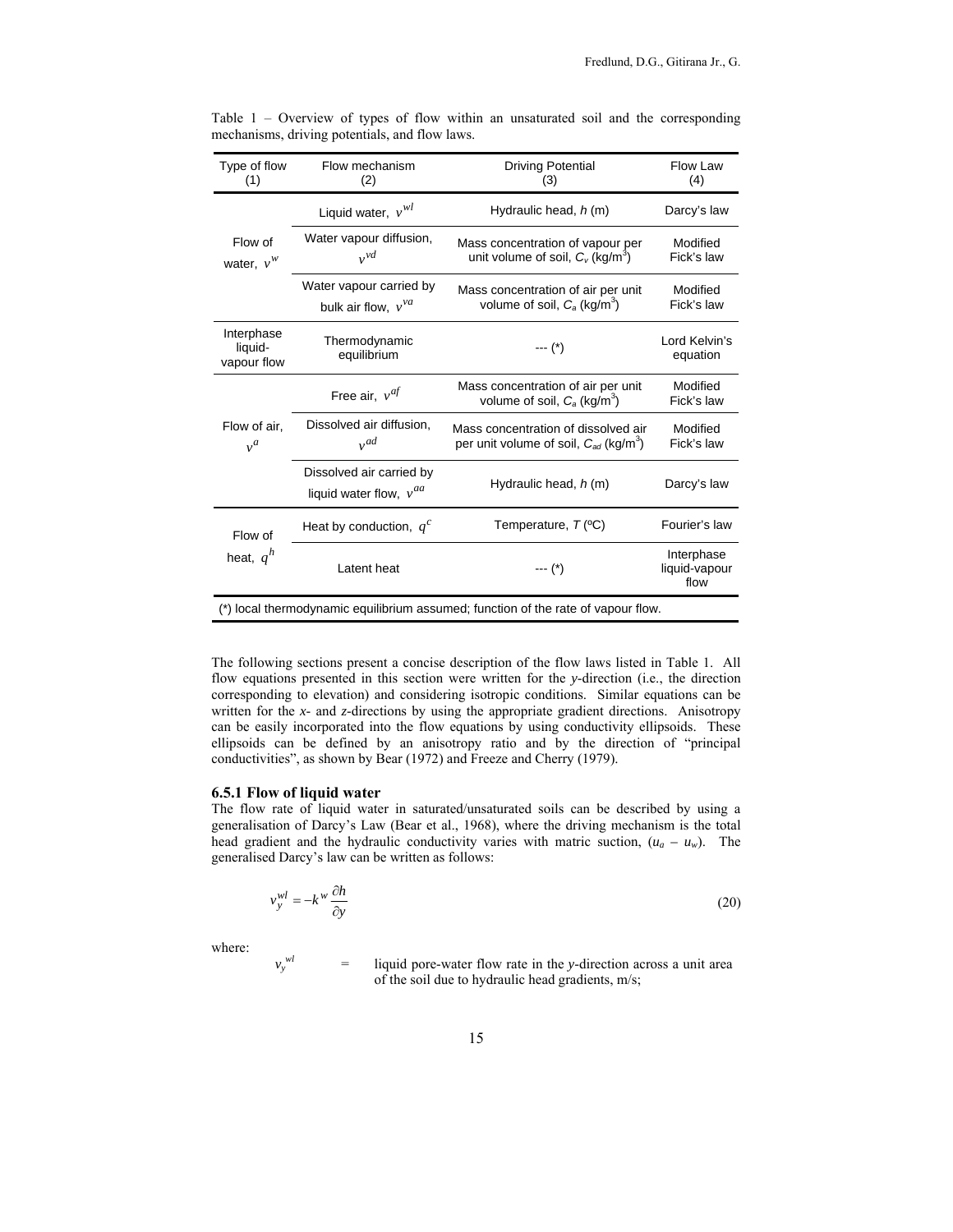| $k^w$      | hydraulic conductivity, $k^w = f(u_a - u_w)$ , m/s;      |
|------------|----------------------------------------------------------|
|            | hydraulic head, m;                                       |
|            | $\frac{u_w}{u} + y$ ;<br>$\gamma_w$                      |
| $u_w$      | pore-water pressure, kPa;                                |
| $\gamma_w$ | unit weight of water, $\approx 9.81$ kN/m <sup>3</sup> ; |
|            | elevation, m.                                            |

The hydraulic conductivity function (i.e., the function giving the value of  $k^w$  for any value of  $(u_a - u_w)$  may be obtained experimentally using laboratory or field tests, or estimated using the saturated hydraulic conductivity and the soil-water characteristic curve (Fredlund et al., 1994). The use of a continuous  $k^w$  function provides a smooth transition between the saturated and unsaturated condition.

#### **6.5.2 Flow of water vapour**

Water vapour flow through soils takes place by two mechanisms. Pore-water vapour may flow independently from the pore-air phase, driven by gradients in vapour concentration. Water vapour flow driven by vapour concentration may take place even if the bulk pore-air is at rest. Pore-water vapour may also be carried by the bulk pore-air phase, which may flow driven by gradients in the total pore-air pressure. The sum of these two vapour flow components results in the total water vapour flow,  $v^{\nu}$ .

The flow rate of water vapour due to gradients in vapour concentration may be described by a modified form of Fick's law (Philip and de Vries, 1957 and Dakshanamurthy and Fredlund, 1981):

$$
v_y^{vd} = -\frac{D^{\nu}}{\rho_w} \frac{\partial C_{\nu}}{\partial y}
$$
  
=  $-\frac{D^{\nu}}{\rho_w} \frac{\partial C_{\nu}}{\partial p_v} \frac{\partial p_v}{\partial y} = -\frac{D^{\nu^*}}{\rho_w} \frac{\partial p_v}{\partial y}$  (21)

where:

| $v_y^{vd}$    |     | pore-water vapour flow rate in the y-direction across a unit area            |
|---------------|-----|------------------------------------------------------------------------------|
|               |     | of the soil due to vapour concentration gradients, m/s;                      |
| $D^{\nu}$     | =   | molecular diffusivity of vapour through soil, $m^2/s$ ;                      |
| $\rho_w$      | =   | density of water, $\approx 1000.0$ kg/m <sup>3</sup> ;                       |
| $C_{\nu}$     | =   | concentration of water vapour in terms of the mass of vapour                 |
|               |     | per unit volume of soil, $C_v = \rho_v(1-S)n$ , kg/m <sup>3</sup> ;          |
| $\rho_v$      | =   | density of the water vapour, $\rho_v = W_v p_v / (RT)$ , kg/m <sup>3</sup> ; |
| $W_{\nu}$     | $=$ | molecular weight of water vapour, 18.016 kg/kmol;                            |
| $p_v$         | $=$ | partial pressure of water vapour, kPa;                                       |
| R             | $=$ | universal gas constant, $8.314$ J/(mol.K);                                   |
| T             | =   | temperature, $K$ ;                                                           |
| S             | $=$ | degree of saturation, $S = V_w/V_w$ ;                                        |
| n             | $=$ | porosity, $n = V_v/V_0$ ;                                                    |
| $V_w$ , $V_v$ | =   | volume of water and voids in the elemental volume,                           |
|               |     | respectively, $m^3$ ;                                                        |
| $D^{\nu^*}$   | $=$ | $(1 - S)nD^{v}W_{v} / RT$ , (kg.m)/(kN.s).                                   |

The soil properties  $D^{\nu}$  and  $D^{\nu^*}$  can be directly measured or reasonably estimated by using the value of molecular diffusivity of vapour through air  $(0.229 \times 10^{-4} (1+T/273.15)^{1.75} \text{ m}^2/\text{s}$ , Kimball et al., 1976) and combining that value with a tortuosity factor. Ebrahimi-B et al.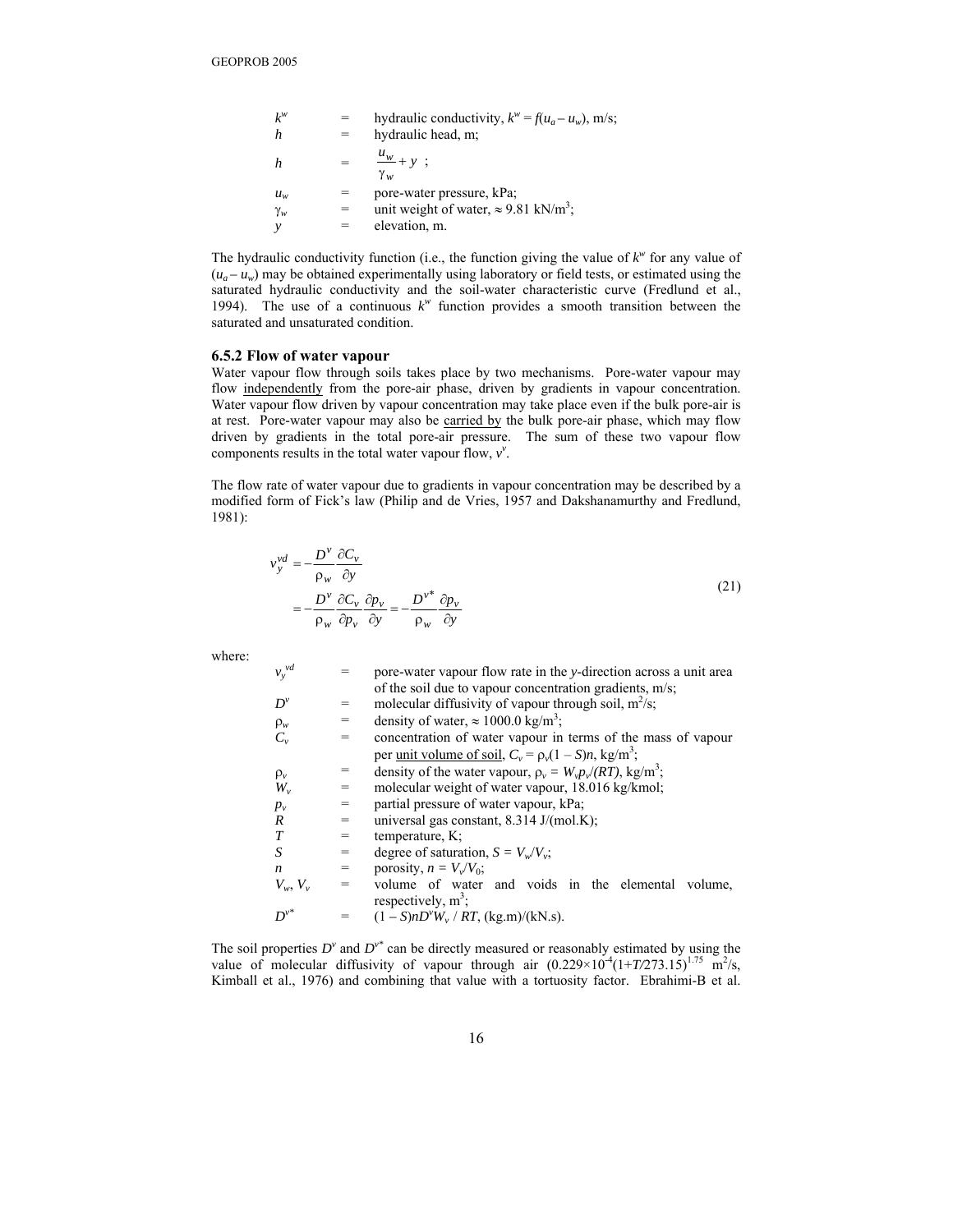(2004) presents a summary of tortuosity coefficient functions proposed in the literature and shows that most existing functions result in similar values for the ranges of soil suction were vapour flow predominates over liquid flow.

The flow rate of water vapour due to bulk pore-air flow may also be described by a modified form of Fick's law (Philip and de Vries, 1957 and Dakshanamurthy and Fredlund, 1981). Using the fraction  $\rho_v/\rho_a$  in order to obtain the fraction of water vapour present in the pore-air, the following equation can be written:

$$
\nu_{y}^{va} = -\frac{\rho_{v}}{\rho_{a}} \frac{D^{a}}{\rho_{w}} \frac{\partial C_{a}}{\partial y}
$$
  
= 
$$
-\frac{\rho_{v}}{\rho_{a}} \frac{D^{a}}{\rho_{w}} \frac{\partial C_{a}}{\partial \overline{u}_{a}} \frac{\partial \overline{u}_{a}}{\partial y} = -\frac{\rho_{v}}{\rho_{a}} \frac{D^{a^{*}}}{\rho_{w}} \frac{\partial \overline{u}_{a}}{\partial y}
$$
(22)

where:

| $v_v^{va}$ | $=$ | pore-water vapour flow rate in the y-direction across a unit area<br>of the soil due to bulk air-phase flow, $m/s$ ; |
|------------|-----|----------------------------------------------------------------------------------------------------------------------|
| $\rho_a$   |     | density of the bulk air phase, $\rho_a = W_a \overline{u}_a / (RT)$ , kg/m <sup>3</sup> ;                            |
| $D^a$      | $=$ | coefficient of transmission of air, $m^2/s$ ;                                                                        |

- $C_a$  = concentration of air in terms of the mass of vapour per <u>unit</u> volume of soil,  $C_a = \rho_a (1 - S)n$ ;
- $D^{a^*}$  =  $\frac{(1 S)nD^aW_a}{RT}$ , (kg.m)/(kN.s).

The soil properties  $D^a$  and  $D^{a*}$  can be directly measured or estimated using the same approach that was described above for  $D^v$  and  $D^{v^*}$ . The total flow of water vapour is obtained by summing  $v_y^{yd}$  and  $v_y^{va}$ , given by Eqs. (22) and (23). Taking the sum of the two vapour flow components and neglecting gradients of atmospheric pressure, the following equation is obtained:

$$
v_y^v = v_y^{vd} + v_y^{va} = -\frac{D^{v^*}}{\rho_w} \frac{\partial p_v}{\partial y} - \frac{\rho_v}{\rho_a} \frac{D^{a^*}}{\rho_w} \frac{\partial u_a}{\partial y}
$$
(23)

#### **6.5.3 Mass transfer between liquid pore-water and pore-water vapour**

Local thermodynamic equilibrium can be assumed between liquid pore-water and pore-water vapour at any time and at any point in the soil. This assumption means that a change in any of the state variables; namely, partial vapour pressure,  $p<sub>v</sub>$ , temperature,  $T<sub>v</sub>$  or the total potential of the liquid pore-water, ψ, results in an immediate change of the other state variables towards equilibrium of the liquid-vapour system. The assumption of local thermodynamic equilibrium provides a way of quantifying mass transfer between liquid and vapour water. The following relationship between  $p_v$ ,  $\psi$ , and *T* can be derived by assuming local thermodynamic equilibrium (Edlefsen and Anderson, 1943):

$$
p_{v} = p_{vsat}e^{\frac{-\psi W_{v}}{p_{w}R(T + 273.15)}}\tag{24}
$$

where:

 $p_{\text{vsat}} =$  saturation vapour pressure of the soil water at temperature *T*, kPa;<br> $p_{\text{st}} =$  total suction kPa;  $\Psi =$  total suction, kPa;<br> $W_y =$  molecular weight

= molecular weight of water, 18.016 kg/kmol;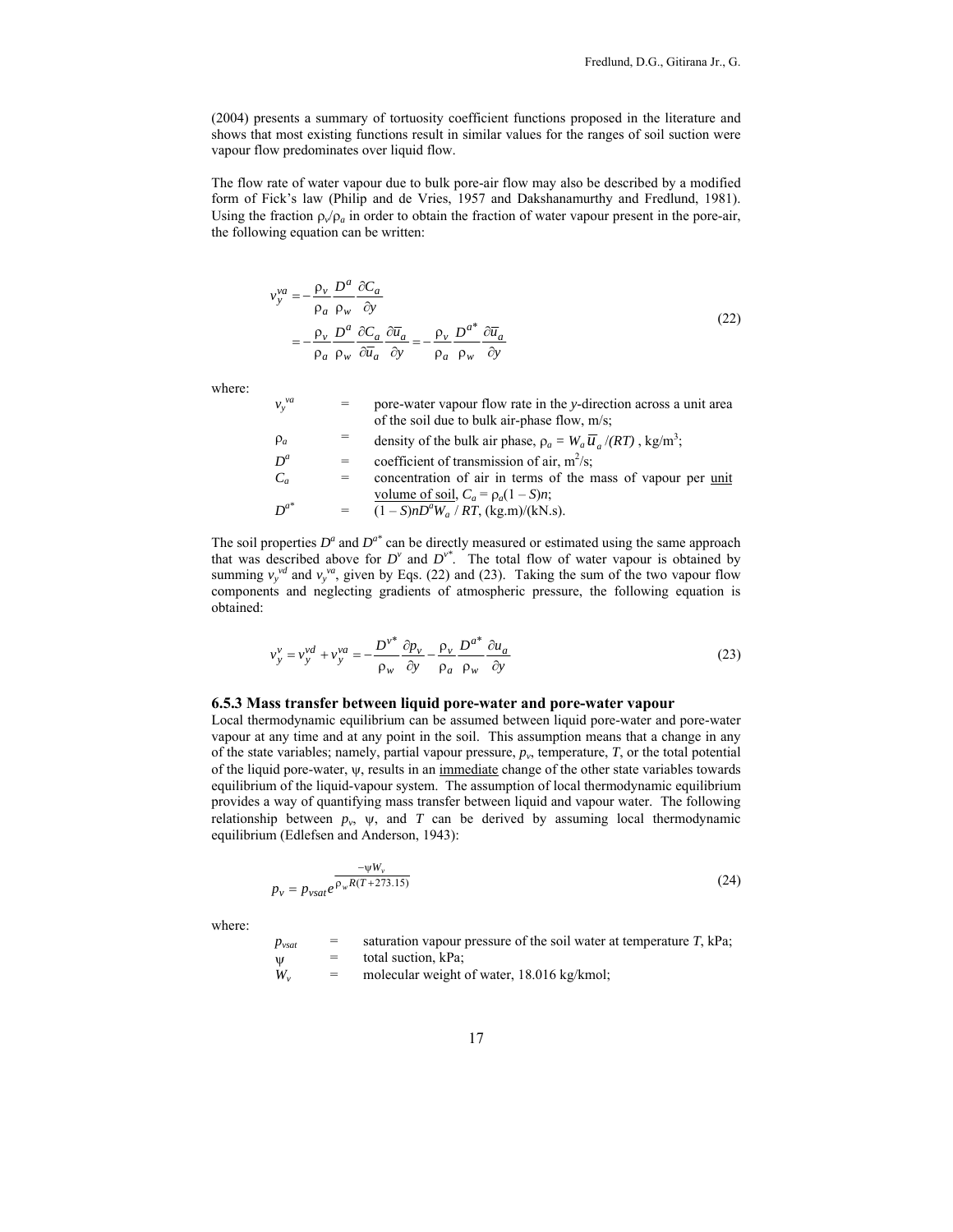| $\rho_w$ | =   | water density, $\approx 1000 \text{ kg/m}^3$ ;      |
|----------|-----|-----------------------------------------------------|
| R        | $=$ | universal gas constant, $8.314 \text{ J/(mol.K)}$ ; |
| T        | $=$ | temperature, <sup>o</sup> C.                        |

Values of saturation vapour pressure, *pvsat*, are well established and depend primarily on the vapour temperature (i.e., the vaporization curve). Equation (24) shows that the partial vapour pressure is equal to the saturation vapour pressure when  $\psi = 0$  kPa and zero when  $\psi \approx 1 \times 10^6$ kPa. Changes in  $p_y$  due to changes in  $\psi$  at any given fixed temperature are negligible when  $\psi$ < 1500 kPa. As a result, the use of SWCC's formed by combining matric and total suction values (Fredlund, 2002) does not affect the value of  $p_v$  computed using Eq. (24).

It will be shown in the next sections that it is convenient to replace the gradients of  $p_v$  in Eq. (23) by gradients of suction, ψ, and temperature, *T*. A relationship between the gradients of  $p_v$  and the gradients of the other two variables,  $\psi$  and *T*, can be determined by deriving Eq. (24) using the chain rule:

$$
\frac{\partial p_{\nu}}{\partial y} = \frac{W_{\nu} p_{\nu}}{\rho_{\nu} R (T + 273.15)} \left( \frac{\Psi}{(T + 273.15)} \frac{\partial T}{\partial y} - \frac{\partial \Psi}{\partial y} \right)
$$
(25)

Soil-water characteristic curve data is generally plotted combining matric suction values up to 1500 kPa and total suction values beyond this value. In order to make Eqs. (24) and (25) consistent with the "hybrid" SWCC plot, the water potential,  $\psi$ , in Eqs. (24) and (25) can be assumed as equal to the soil suction obtained from the SWCC. Therefore, the term ψ corresponds to the total suction when values of ψ are larger than 1500 kPa and to matric suction when values of  $\psi$  are lower than 1500 kPa. Assuming that the effect of pore-air pressure changes is negligible in the computation of vapour pressures, and replacing the term  $\psi$  by *-u<sub>w</sub>*, Eq. (25) can be re-written as follows:

$$
\frac{\partial p_{\nu}}{\partial y} = \frac{W_{\nu} p_{\nu}}{\rho_{w} R(T + 273.15)} \left( \frac{\partial u_{w}}{\partial y} - \frac{u_{w}}{(T + 273.15)} \frac{\partial T}{\partial y} \right)
$$
(26)

The following equation is obtained by substituting Eq. (26) into Eq. (23):

$$
v_y^v = v_y^{vd} + v_y^{va} = -\frac{k^{vd}}{\gamma_w} \frac{\partial u_w}{\partial y} + \frac{k^{vd}}{\gamma_w} \frac{u_w}{(T + 273.15)} \frac{\partial T}{\partial y} - \frac{k^{va}}{\gamma_a} \frac{\partial u_a}{\partial y}
$$
(27)

where:

 $k^{vd}$  = pore-water vapour conductivity by vapour diffusion within the air phase;

$$
k^{\nu d} = \gamma_w \frac{W_{\nu} p_{\nu}}{\rho_w R (T + 273.15)} \frac{D^{\nu^*}}{\rho_w}, \text{ m/s};
$$

 $k<sup>va</sup>$  = pore-water vapour conductivity by advection within the free pore-air;

$$
k^{va} = \gamma_a \frac{\rho_v}{\rho_a} \frac{D^{a^*}}{\rho_w}, \text{m/s};
$$

- $\gamma_w$  = unit weight of water, kN/m<sup>3</sup>;
- $\gamma_a$  = unit weight of air, kN/m<sup>3</sup>.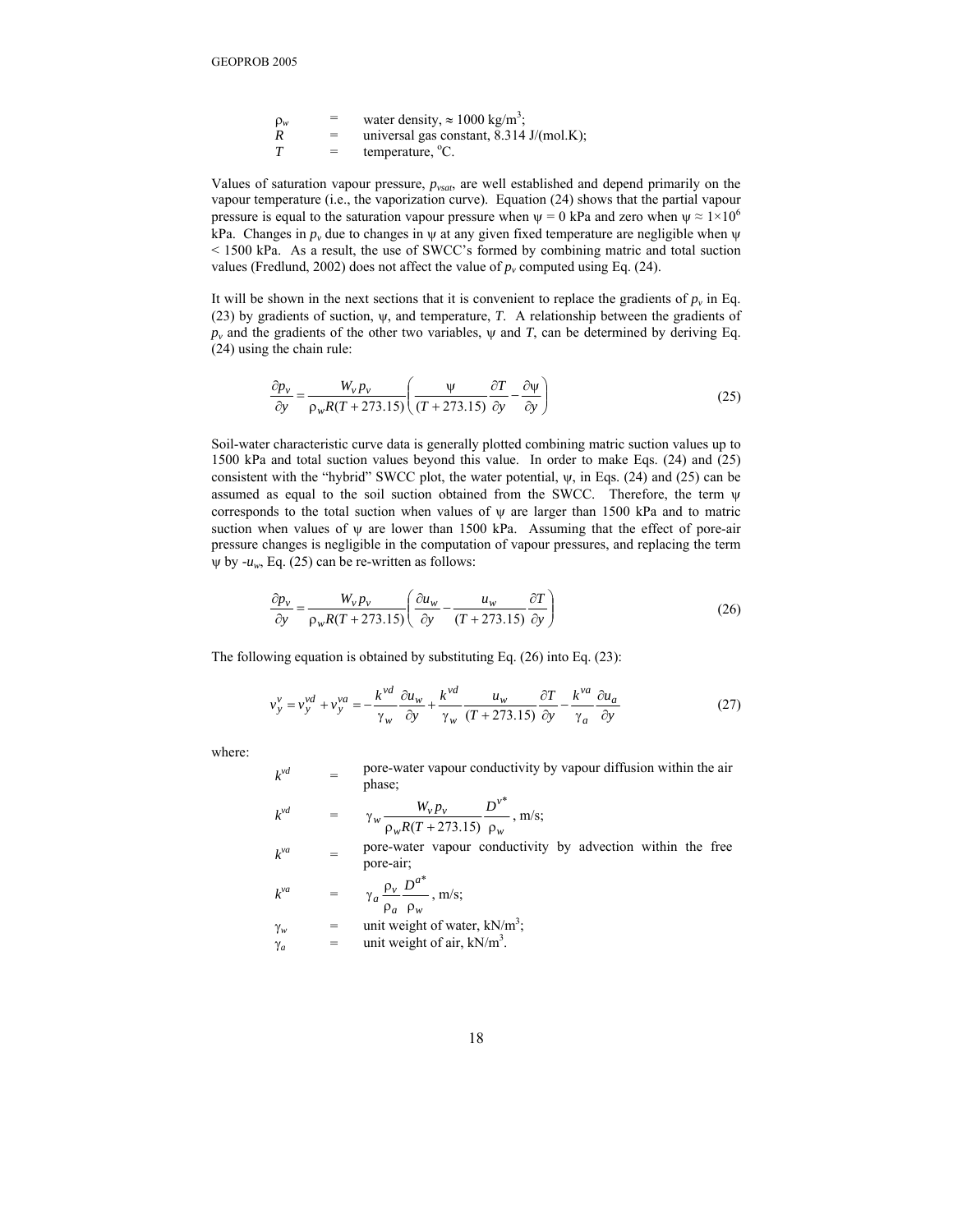# **6.5.4 Flow of dry air**

Pore-air flow takes place primarily by two mechanisms. Pore-air may flow as free air driven by gradients in its concentration. Pore-air may also flow within the liquid pore-water, as dissolved pore-air. Dissolved pore-air may be carried by water flow (i.e., advection) or may flow by pore-air diffusion, driven by gradients in dissolved pore-air concentration.

The mass flux of free pore-air may be described by a modified form of Fick's law:

$$
v_y^{af} = -\frac{D^a}{\rho_a} \frac{\partial C_a}{\partial y}
$$
  
= 
$$
-\frac{D^a}{\rho_a} \frac{\partial C_a}{\partial \overline{u}_a} \frac{\partial \overline{u}_a}{\partial y} = -\frac{D^{a^*}}{\rho_a} \frac{\partial \overline{u}_a}{\partial y}
$$
 (28)

where:

| $v_v^{va}$ |     | pore-air flow rate in the y-direction across a unit area of the soil                      |
|------------|-----|-------------------------------------------------------------------------------------------|
|            |     | due to pore-air concentration gradients, m/s;                                             |
| $D^a$      |     | coefficient of transmission of air, $m^2/s$ ;                                             |
| $\rho_a$   |     | density of the bulk air phase, $\rho_a = W_a \overline{u}_a / (RT)$ , kg/m <sup>3</sup> ; |
| $C_a$      |     | concentration of air in terms of the mass of vapour per unit                              |
|            |     | volume of soil, $C_a = \rho_a (1 - S)n$ ;                                                 |
| $D^{a^*}$  | $=$ | $(1 - S)nD^{a}W_{a} / RT$ , (kg.m)/(kN.s).                                                |

All variables and soil properties presented in Eq. (28) have been defined previously. The soil properties  $D^a$  and  $D^{a*}$  can be directly measured or estimated using the same approach that was described above for  $D^{\nu}$  and  $D^{\nu^*}$ , using a tortuosity coefficient.

The flow of dissolved pore-air driven by gradients in dissolved pore-air concentration may be described by a modified form of Fick's law:

$$
v_y^{ad} = -\frac{D^{ad}}{\rho_a} \frac{\partial C_{ad}}{\partial y}
$$
  
= 
$$
-\frac{D^{ad}}{\rho_a} \frac{\partial C_{ad}}{\partial \overline{u}_a} \frac{\partial \overline{u}_a}{\partial y} = -\frac{D^{ad}}{\rho_a} \frac{\partial \overline{u}_a}{\partial y}
$$
 (29)

where:

*ad*

| $v_y^{ad}$ | $=$ | dissolved pore-air flow rate of in the y-direction across a unit |
|------------|-----|------------------------------------------------------------------|
|            |     | area of the soil due to pore-air concentration gradients, m/s.   |
| $D^{ad}$   |     | molecular diffusivity of dissolved air through water, $m^2/s$ ;  |
| $C_{ad}$   |     | concentration of dissolved air in terms of the mass per unit     |
|            |     | volume of soil, $C_{ad} = \rho_a S n H_c$ ;                      |
| $D^{ad*}$  |     | $nSHcDad Wa/RT$ , (kg.m)/(kN.s).                                 |

The values of  $D^{ad*}$  can be directly measured or estimated. Values of  $D^{ad}$  and  $H_c$  found in the literature are summarised by Fredlund and Rahardjo (1993). As the soil desaturates, the diffusion of dissolved air through the liquid pore-water decreases and becomes insignificant when compared with the flow of free pore-air. The decrease in  $v^{ad}$  due to desaturation can be incorporated into the prediction of *Dad\** by using a tortuosity coefficient.

The flow of dissolved pore-air carried by water flow (i.e., advection) may be described by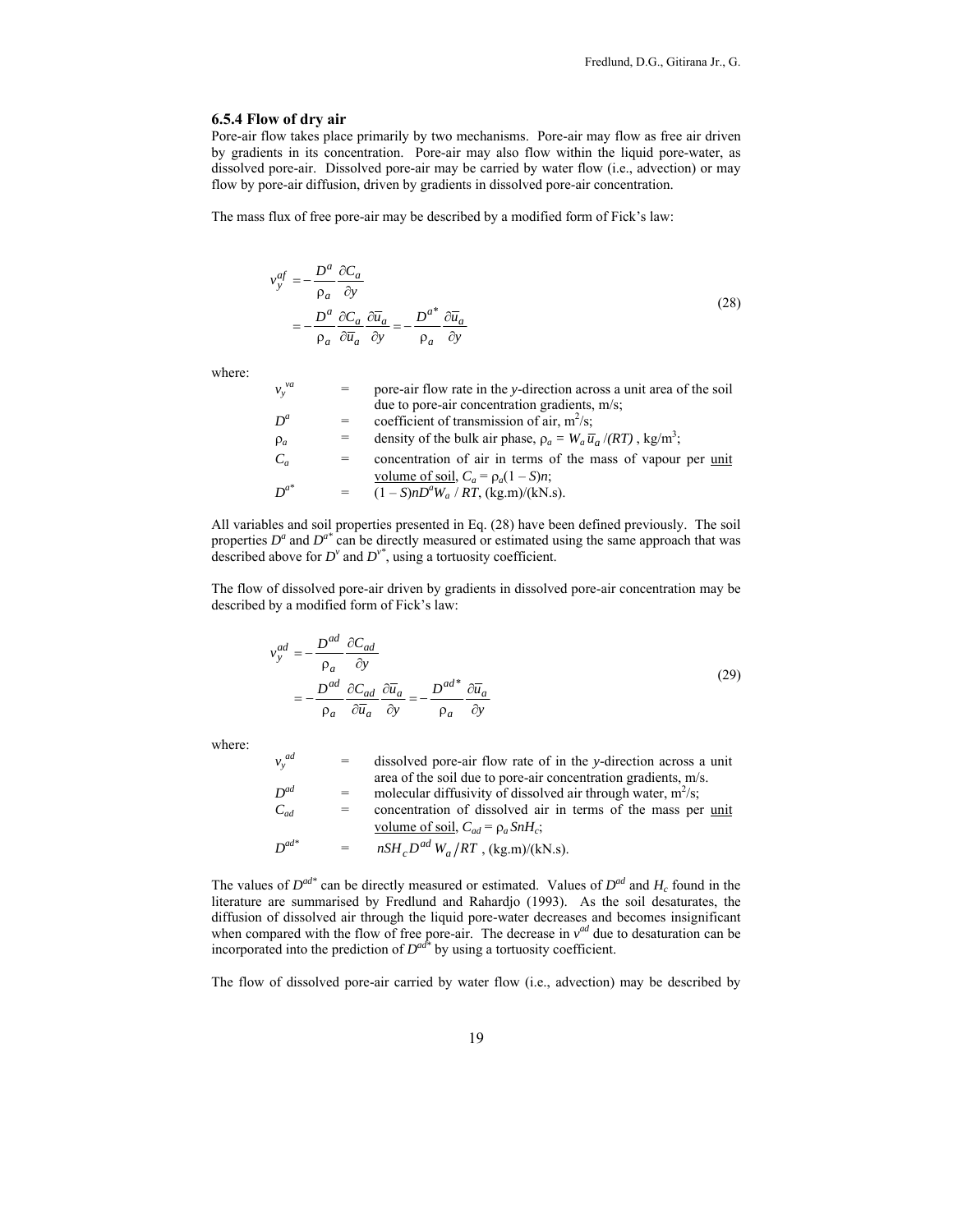Darcy's law and taking the amount of dissolved air:

$$
v_y^{aa} = -H_c k^w \frac{\partial h}{\partial y} \tag{30}
$$

where:

 $v_y^{aa}$ 

flow rate of dissolved pore-air in the *y*-direction across a unit area of the soil due to bulk pore-liquid water flow, m/s.

The total flow of pore-air is obtained by summing the three flow mechanisms, given by Eqs. (28), (29), and (30):

$$
v_y^a = v_y^{af} + v_y^{ad} + v_y^{aa} = -\frac{k^a}{\gamma_a} \frac{\partial u_a}{\partial y} - \frac{k^{ad}}{\gamma_a} \frac{\partial u_a}{\partial y} - H_c k^w \frac{\partial h}{\partial y}
$$
(31)

where:

$$
k^{a} = \text{pore-air conductivity};
$$
\n
$$
k^{a} = \gamma_{a} \frac{D^{a^{*}}}{\rho_{a}}, \text{ m/s};
$$
\n
$$
k^{ad} = \text{pore-air conductivity by diffusion within the pore-liquid water};
$$
\n
$$
k^{ad} = \gamma_{a} \frac{D^{ad^{*}}}{\overline{u}_{a}}, \text{ m/s};
$$

 $\gamma_a$  = unit weight of air, kN/m<sup>3</sup>.

Equation (31) provides a smooth transition between unsaturated and saturated conditions. As suction decreases, the soil saturates and  $k^a$  decreases, eventually reaching zero, for the saturated condition. However, the flow or air does not cease for saturated conditions. The pore-air conductivity by diffusion within the pore-liquid water and the flow of dissolved air carried by bulk liquid-water flow increase for increasing saturation.

#### **6.5.5 Flow of heat by conduction**

Heat transfer in soils occurs by three primary mechanisms, namely: conduction; convection; and latent heat due to phase change. Heat transfer by convection of the pore-fluid in soils is considerably smaller than conductive heat transfer (Milly, 1984) and is generally neglected. Changes of phase can take place as vaporization/condensation. Freeze and thawing are of concern in some unsaturated soil mechanics problems, but are omitted herein.

The conductive heat flow,  $q_i^c$ , can be written as a function of the thermal conductivity of the soil and the temperature gradient, as follows:

$$
q_y^c = -\lambda \frac{\partial T}{\partial y} \tag{32}
$$

where:

 $q_{y}$ <sup>'</sup> *<sup>c</sup>* = heat flow rate in the *y*-direction across a unit area of the soil due to heat conduction, J/s;  $T = \text{temperature}, {}^{0}C;$  $λ$  = thermal conductivity,  $λ = f(u_a - u_w)$ , J/(m s °C).

The latent heat flow can be obtained by multiplying the latent heat of vaporization and condensation,  $L_V$ , by the amount of vapour flow, given by Eq.  $(27)$ .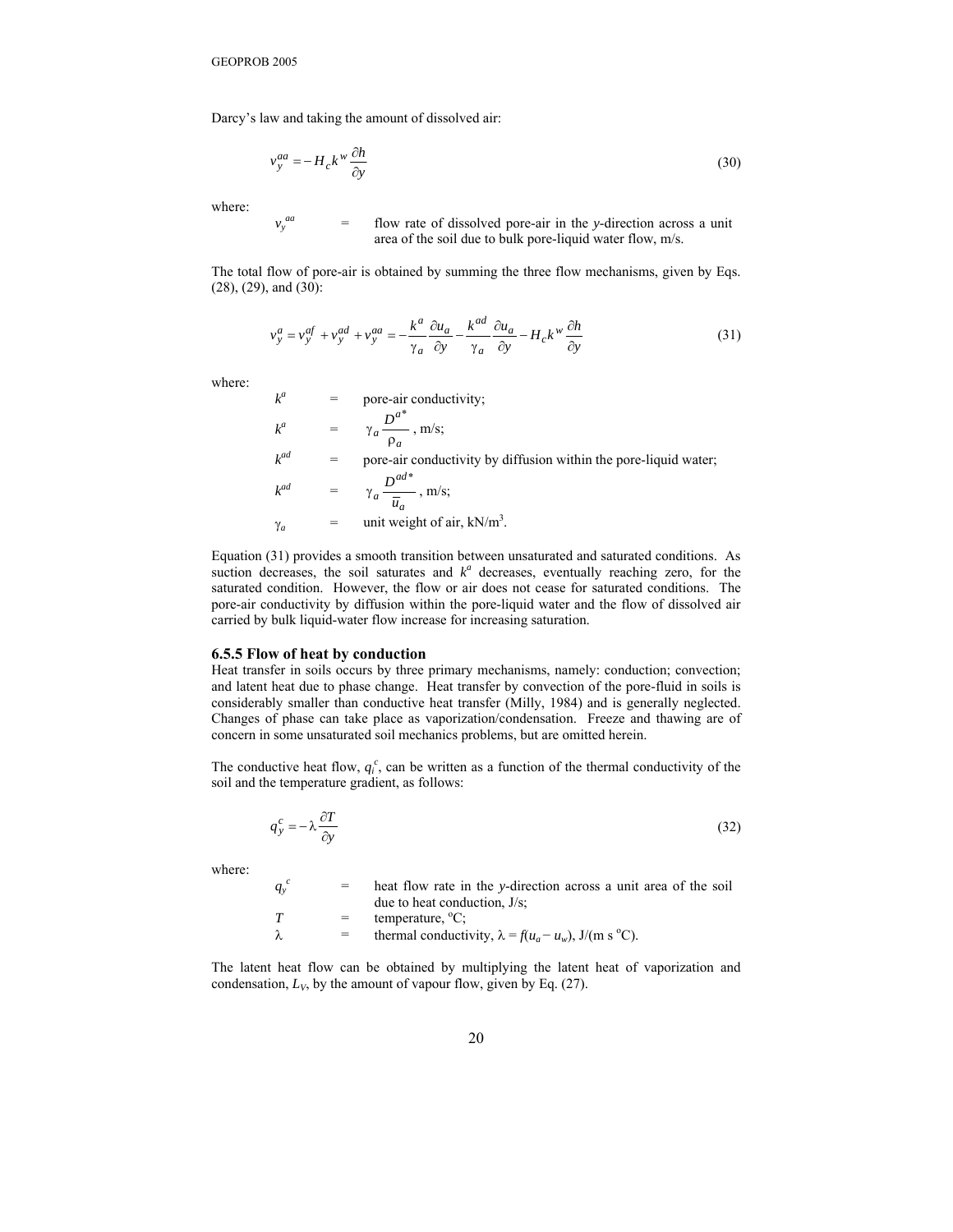# **7 Partial differential equations for stress analysis**

Partial differential equation for stress-deformation analysis can be written by combining the equilibrium equations, Eq. (2) with Hooke's generalised stress-strain law, Eq. (10). Expressing strains in terms of small displacements (*u*, *v*, and *w* for the *x*-, *y*-, and *z*-directions, respectively), the following PDE's are obtained:

$$
\frac{\partial}{\partial x}\left[D_{11}\frac{\partial u}{\partial x} + D_{12}\frac{\partial v}{\partial y} + D_{12}\frac{\partial w}{\partial z}\right] + \frac{\partial}{\partial y}\left[D_{44}\left(\frac{\partial u}{\partial y} + \frac{\partial v}{\partial x}\right)\right]
$$
\n
$$
+\frac{\partial}{\partial z}\left[D_{44}\left(\frac{\partial u}{\partial z} + \frac{\partial w}{\partial x}\right)\right] - \frac{\partial}{\partial x}\left[h(u_a - u_w)\right] + \frac{\partial u_a}{\partial x} = 0
$$
\n
$$
\frac{\partial}{\partial x}\left[D_{44}\left(\frac{\partial u}{\partial y} + \frac{\partial v}{\partial x}\right)\right] + \frac{\partial}{\partial y}\left[D_{12}\frac{\partial u}{\partial x} + D_{11}\frac{\partial v}{\partial y} + D_{12}\frac{\partial w}{\partial z}\right]
$$
\n
$$
+\frac{\partial}{\partial z}\left[D_{44}\left(\frac{\partial v}{\partial z} + \frac{\partial w}{\partial y}\right)\right] - \frac{\partial}{\partial y}\left[h(u_a - u_w)\right] + \frac{\partial u_a}{\partial y} = -\gamma_{nat}
$$
\n
$$
\frac{\partial}{\partial x}\left[D_{44}\left(\frac{\partial u}{\partial z} + \frac{\partial w}{\partial x}\right)\right] + \frac{\partial}{\partial y}\left[D_{44}\left(\frac{\partial v}{\partial z} + \frac{\partial w}{\partial y}\right)\right]
$$
\n
$$
+\frac{\partial}{\partial z}\left[D_{12}\frac{\partial u}{\partial x} + D_{12}\frac{\partial v}{\partial y} + D_{11}\frac{\partial w}{\partial z}\right] - \frac{\partial}{\partial z}\left[h(u_a - u_w)\right] + \frac{\partial u_a}{\partial z} = 0
$$
\n(35)

where:

$$
D_{11} = E(1-\mu)/[(1+\mu)(1-2\mu)];
$$
  
\n
$$
D_{12} = E\mu/[(1+\mu)(1-2\mu)];
$$
  
\n
$$
D_{44} = E/[2(1+\mu)];
$$
  
\n
$$
N_{nat} = E/[H(1-2\mu)];
$$
  
\n
$$
\gamma_{nat} = \text{body force acting downward;}
$$
  
\n
$$
\gamma_{nat} = \gamma_s(1-n) + \gamma_w nS, kN/m^3;
$$
  
\n
$$
= \text{specific weight of soil particles, } kN/m^3.
$$

Body forces are zero, with exception of the vertical body force, equal to the unit weight of the soil, γ*nat*. Total volume change due to changes in pore-water pressure is neglected in Eqs. # and #. If total volume change due to changes in pore-water pressure is to be determined, the relationship between total volume change and pore-water pressure would have to be considered and Eqs. # and # should be solved in a coupled manner with Eqs. # and #. The primary variable of interest in the W-GHA model is the change in pore-water pressure and net stresses in response to the atmospheric boundary conditions. Therefore, the equilibriummoisture flow coupling was assumed as not essential. This may not be the case for soils with large volume change characteristics, such as expansive and collapsible soils (Pereira, 1996).

# **8 Partial differential equations for water flow**

In order to obtain the partial differential equation that governs the conservation and flow of liquid and vapour water through soils the flow law equations (Eqs. # and #) and a water volume change constitutive equation are combined with the continuity of water mass equation (Eq.). Considering the reference volume  $V_0$  constant, the water phase and the soil structure incompressible, and assuming that the pore-air pressure is constant, the following equation is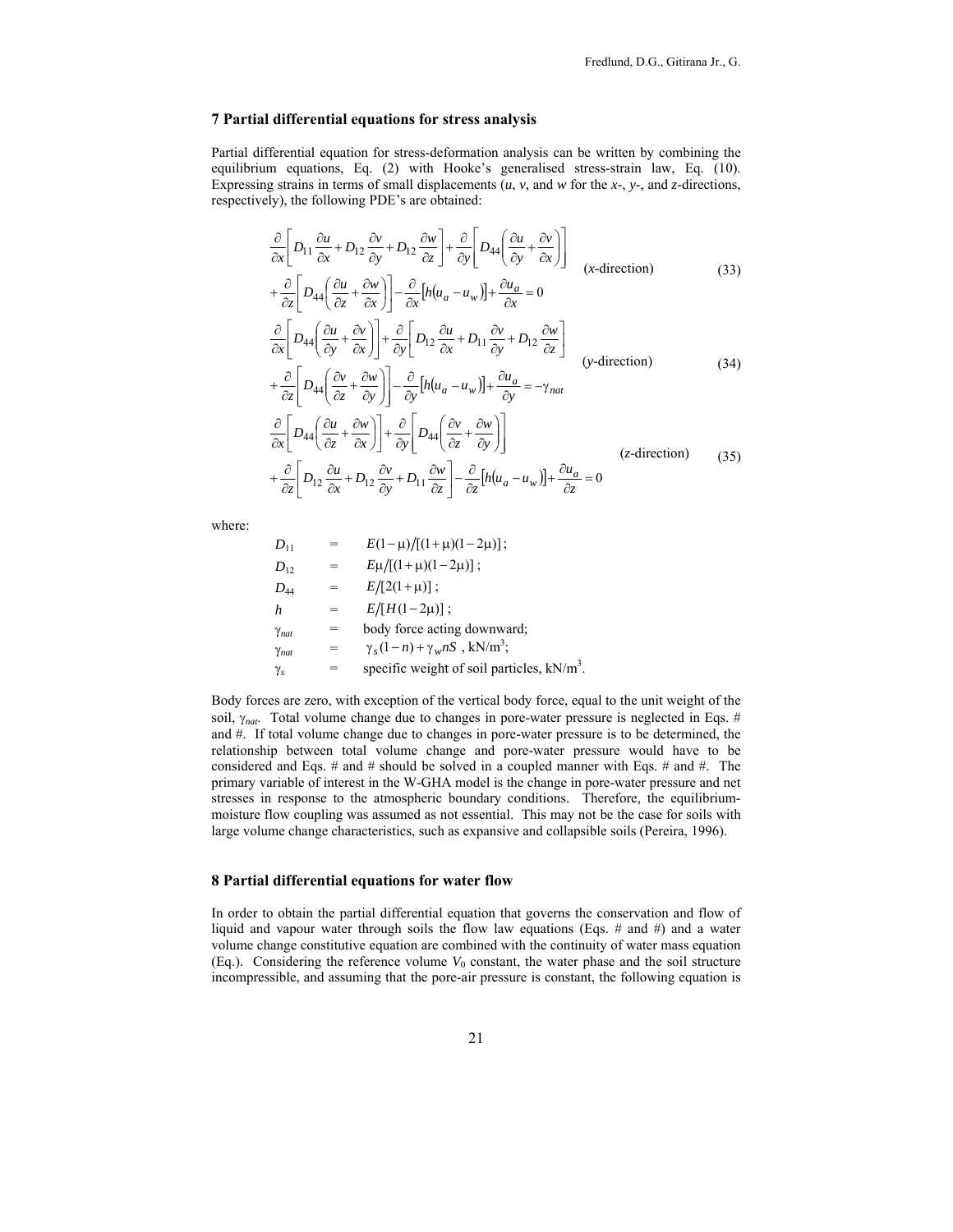# obtained:

The PDE governing moisture flow can be modified using Eq. # in order to express gradients of  $p_v$  as function of the gradients of  $u_w$  and *T*. As a result, Eq. # can be re-written as follows:

$$
\frac{\partial}{\partial x}\left[k^w \frac{\partial h}{\partial x} + \frac{k^{vd}}{\gamma_w} \frac{\partial u_w}{\partial x} - \frac{k^{vd}}{\gamma_w} \frac{u_w}{(T+273.15)} \frac{\partial T}{\partial x} + \frac{k^{va}}{\gamma_a} \frac{\partial u_a}{\partial x}\right] \n+ \frac{\partial}{\partial y}\left[k^w \frac{\partial h}{\partial y} + \frac{k^{vd}}{\gamma_w} \frac{\partial u_w}{\partial y} - \frac{k^{vd}}{\gamma_w} \frac{u_w}{(T+273.15)} \frac{\partial T}{\partial y} + \frac{k^{va}}{\gamma_a} \frac{\partial u_a}{\partial y}\right] \n+ \frac{\partial}{\partial z}\left[k^w \frac{\partial h}{\partial z} + \frac{k^{vd}}{\gamma_w} \frac{\partial u_w}{\partial z} - \frac{k^{vd}}{\gamma_w} \frac{u_w}{(T+273.15)} \frac{\partial T}{\partial z} + \frac{k^{va}}{\gamma_a} \frac{\partial u_a}{\partial z}\right] \n= \beta_1^w \frac{d}{dt}\left(\frac{\partial u}{\partial x} + \frac{\partial v}{\partial y} + \frac{\partial w}{\partial z}\right) + \beta_1^w \frac{d(u_a - u_w)}{dt}
$$
\n(36)

Equation  $#$  is the final PDE governing the flow of moisture by liquid water and water vapour flow. Temperature gradients required to render this equation solvable can be obtained by solving a PDE governing conservation of thermal energy. Three unsaturated soil property functions can be identified in Eq. #; namely: the hydraulic conductivity, the vapour conductivity, and the soil-water characteristic curve. These soil properties functions vary with soil suction, and therefore, the PDE is physically non-linear.

#### **9 Partial differential equations for air flow**

Present the general equation, and several degrees of simplification, always describing in which situations the several PDE forms should be used. The general equation should be transient, and take into account the air dissolved in the water and the compressibility of the soil structure. Describe the boundary and initial conditions applicable to this equation.

$$
\frac{\partial}{\partial x} \left[ \frac{k^a}{g} \frac{\partial u_a}{\partial x} + \frac{k^{ad}}{g} \frac{\partial u_a}{\partial x} + \rho_a H_c k^w \frac{\partial h}{\partial x} \right] \n+ \frac{\partial}{\partial y} \left[ \frac{k^a}{g} \frac{\partial u_a}{\partial y} + \frac{k^{ad}}{g} \frac{\partial u_a}{\partial y} + \rho_a H_c k^w \frac{\partial h}{\partial y} \right] \n+ \frac{\partial}{\partial z} \left[ \frac{k^a}{g} \frac{\partial u_a}{\partial z} + \frac{k^{ad}}{g} \frac{\partial u_a}{\partial z} + \rho_a H_c k^w \frac{\partial h}{\partial z} \right] \n= \frac{W_a}{RT} \overline{u}_a \beta_1^a \frac{\partial}{\partial t} \left( \frac{\partial u}{\partial x} + \frac{\partial v}{\partial y} + \frac{\partial w}{\partial z} \right) + \frac{W_a}{RT} \overline{u}_a \beta_1^a \frac{\partial (u_a - u_w)}{\partial t} + (1 - S) n \frac{W_a}{RT} \frac{\partial u_a}{\partial t}
$$
\n(37)

where:

 $n =$  soil porosity; *S* = degree of saturation, obtained from the soil-water characteristic curve.

**10 Partial differential equations for heat flow**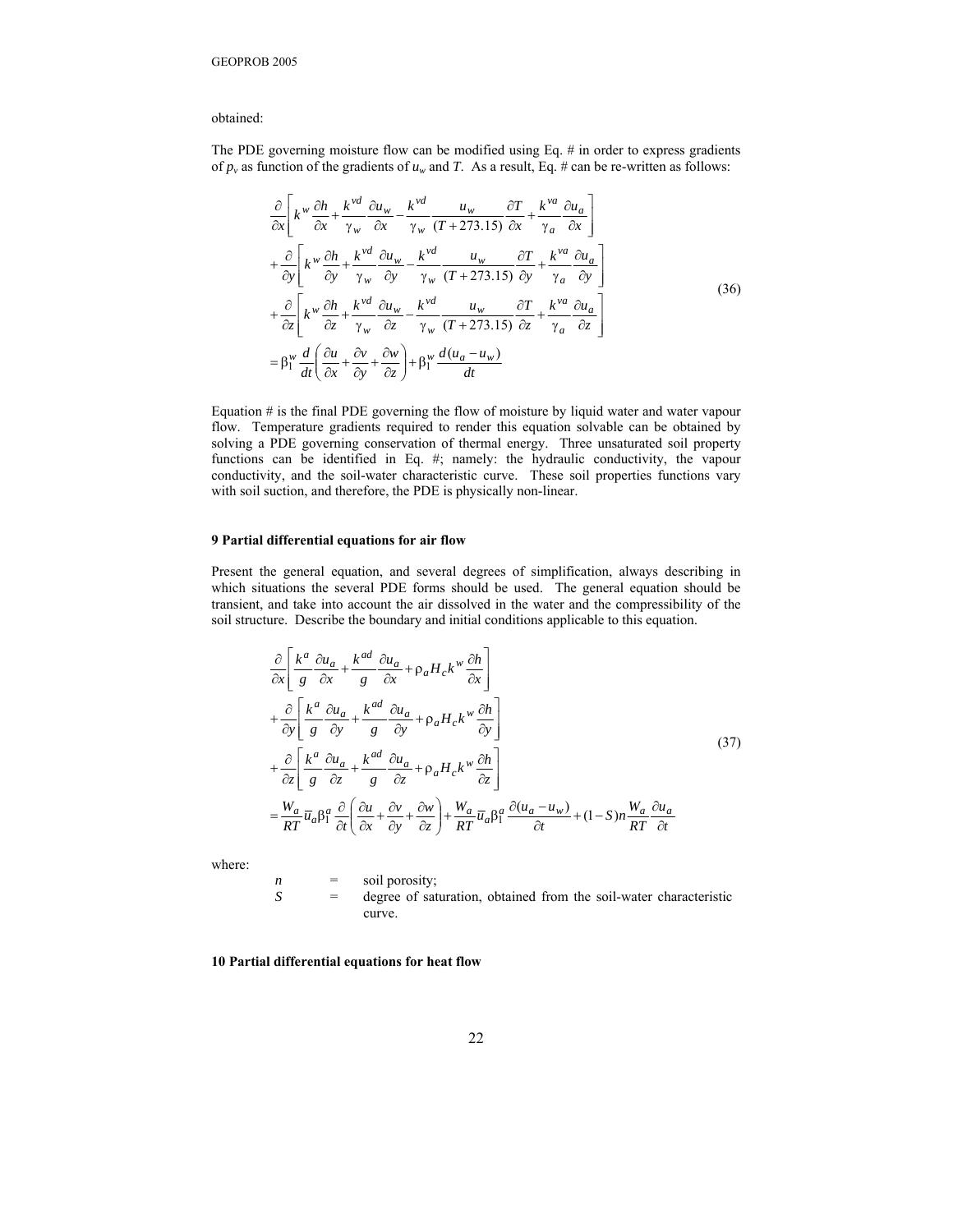In order to obtain the partial differential equation that governs the conservation and flow of heat through soils, the equation of conservation of heat (Eq. #) must be combined with the heat flow equations (Eqs. # multiplied by  $L<sub>v</sub>$ , and Eqs. #). Furthermore, the total amount of heat within the REV must be written as a function of the volumetric specific heat of the soil. The following results:

$$
\frac{\partial}{\partial x} \left( \lambda \frac{\partial T}{\partial x} + L_V \frac{\overline{u}_a + p_v}{\overline{u}_a} D^{\nu^*} \frac{\partial p_v}{\partial x} \right) + \frac{\partial}{\partial y} \left( \lambda \frac{\partial T}{\partial y} + L_V \frac{\overline{u}_a + p_v}{\overline{u}_a} D^{\nu^*} \frac{\partial p_v}{\partial y} \right) \n+ \frac{\partial}{\partial z} \left( \lambda \frac{\partial T}{\partial z} + L_V \frac{\overline{u}_a + p_v}{\overline{u}_a} D^{\nu^*} \frac{\partial p_v}{\partial z} \right) = \zeta \frac{\partial T}{\partial t}
$$
\n(38)

where:

$$
T = \text{temperature, }^{\circ}\text{C};
$$
  
\n= latent heat of vaporization/condensation,  $4.187 \times 10^{3} \times (591 - 0.51 \times T), J/kg;$   
\n= volumeetric specific heat of soil,  $\zeta = \gamma_{nat} c = f(u_a - u_w), J/(m^3 \degree C).$ 

Expressing the gradients of partial vapour pressure in Eq. # in terms of gradients of porewater pressure and temperature (using Eq. #), the following PDE is obtained:

$$
\frac{\partial}{\partial x} \left[ \left( \lambda - L_V k^{\nu} \frac{\rho_w}{\gamma_w} \frac{u_w}{T + 273.15} \right) \frac{\partial T}{\partial x} + L_V k^{\nu} \frac{\rho_w}{\gamma_w} \frac{\partial u_w}{\partial x} \right] \n+ \frac{\partial}{\partial y} \left[ \left( \lambda - L_V k^{\nu} \frac{\rho_w}{\gamma_w} \frac{u_w}{T + 273.15} \right) \frac{\partial T}{\partial y} + L_V k^{\nu} \frac{\rho_w}{\gamma_w} \frac{\partial u_w}{\partial y} \right] \n+ \frac{\partial}{\partial z} \left[ \left( \lambda - L_V k^{\nu} \frac{\rho_w}{\gamma_w} \frac{u_w}{T + 273.15} \right) \frac{\partial T}{\partial z} + L_V k^{\nu} \frac{\rho_w}{\gamma_w} \frac{\partial u_w}{\partial z} \right] = \zeta \frac{\partial T}{\partial t}
$$
\n(39)

Equation  $#$  is the final PDE governing the flow of heat. Equation  $#$  must be solved in a coupled manner, along with Eq. #. The primary variables are  $u_w$  and *T*. These two PDE's can be solved using some numerical approximations, such as the *Finite Element* and the *Finite Difference* methods. Two new unsaturated soil property functions can be identified in Eq. #; namely: the thermal conductivity function and the volumetric specific heat. These soil properties functions also vary with soil suction, rendering the PDE physically non-linear. All of the above-mentioned unsaturated soil property functions bear a relationship to the SWCC.

#### **11 General coupled partial differential equations**

This section will present diagrams showing the above PDE's (in their general forms, without simplifications), and showing how they are coupled. I intend to produce great figures for this section that could be used in the book.

Moisture moves through soils driven by gradients of total head and/or partial pressures for each of the moisture phases (i.e., both liquid water and water vapour). The ratio between the flow of liquid water and water vapour depends mainly on the *temperature* and degree of saturation of the soil. Consequently, the transient temperature gradients need to be determined and heat transfer must be taken into account when simulating the flow of moisture (Philip and de Vries, 1957 and Wilson et al., 1990). Several physical processes are involved in the analysis of moisture and heat flow. In order to obtain the equations governing heat and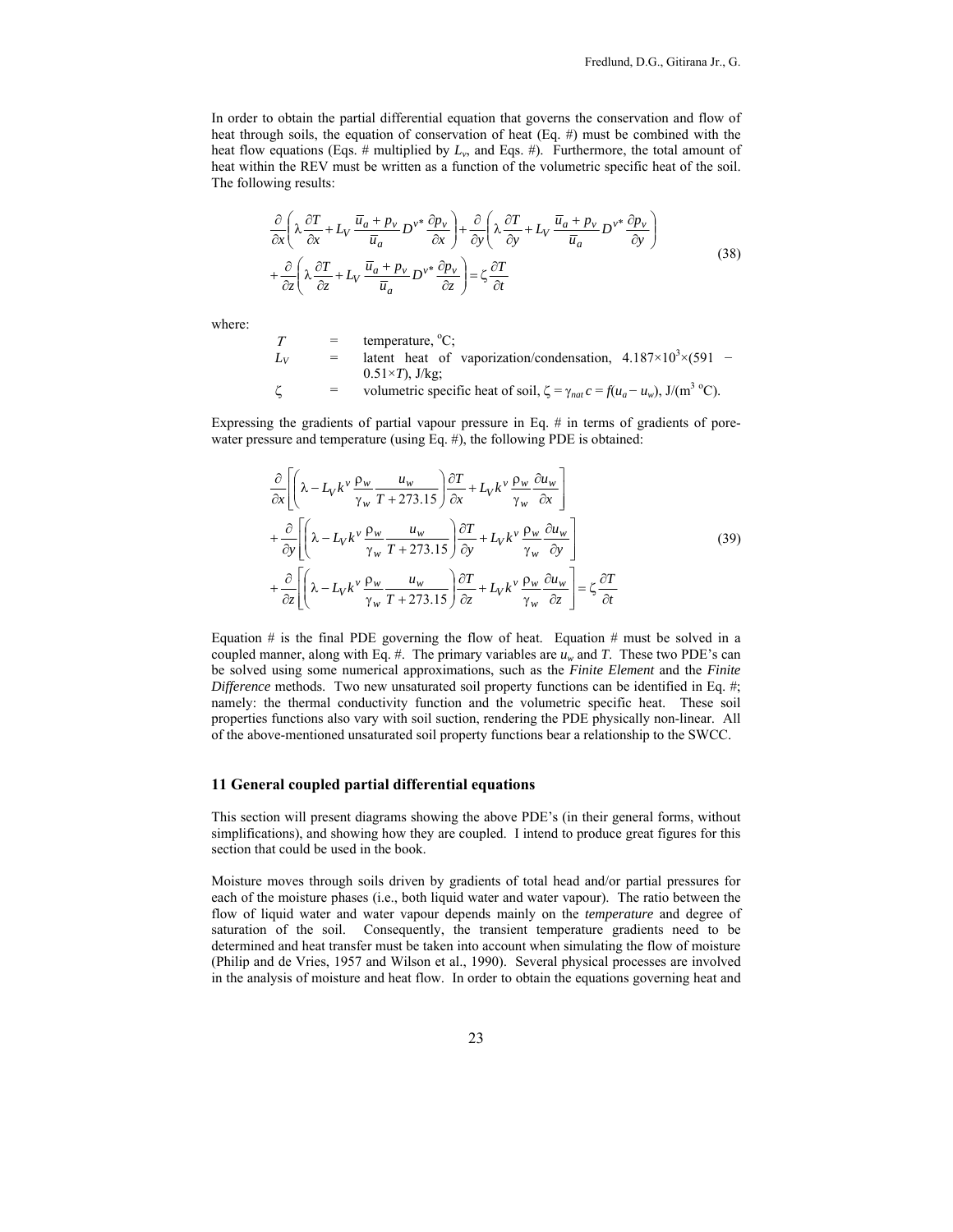moisture transfer, constitutive flow laws and water volume change constitutive laws are combined with the mass and heat conservation equations. Appropriate equations for the soilatmosphere flux boundary conditions are required. The two-dimensional PDE's used herein are extensions of the one-dimensional formulations presented by Philip and de Vries (1957) and Wilson et al. (1990).

Coupling terms show indirect processes. Make table.

# **12 Concluding remarks**

#### **13 References**

- Alonso, E.E., Gens, A. & Josa, A. 1990. "A constitutive model for partly saturated soil." *Géotechnique*, 40(3): 405-430.
- Bear, J. 1972. "*Dynamic of Fluids in Porous Media.*" Dover Science, New York, USA, 714p.
- Biot, M.A. 1941. "General theory of three dimensional consolidation." *Journal of Applied Physics*, 12(2): 133-164.
- Brooks, R.H. and Corey, A.T. 1964. "Hydraulic properties of porous media." *Hydrology. Paper No. 3*, Colorado State University, Fort Collins, Colorado, 27.
- Childs, E.C. and Collins-George, N. 1950. "The permeability of porous materials." *Proceedings Royal Society.* vol. 201A, 392-405.
- Cook, H. 1981. "*Concepts and Applications of Finite Element Analysis*." John Wiley & Sons, New York, United States of America, 537p.
- Cui, Y.J. & Delage, P. 1996. "Yielding and plastic behavior of an unsaturated compacted silt." *Géotechnique*, 46(2): 291-311.
- Dakshanamurthy, V. and Fredlund, D.G. 1980. "Moisture and air flow in an unsaturated soil." *Proceedings, 4th International Conference on Expansive Soils*, American Society of Civil Engineers, Denver, CO, USA, 1, 514-532.
- Dakshanamurthy, V. and Fredlund, D.G. 1981a. "A mathematical model for predicting moisture flow in an unsaturated soil under hydraulics and temperature gradients." *Water Resources Research*, 17(3): 714-722.
- Dakshanamurthy, V. and Fredlund, D.G. 1981b. "Predicting of moisture flow and related heaving and shrinking in unsaturated soil continua." *Proceedings of the Eight Canadian Congress of Applied Mechanics*, Monoton, 2, 281-282.
- de Vries, D.A. 1963. "Thermal properties of soils." *Physics of Plant Environment*. W.R. van Wijk (ed.), Amsterdam, New Holland, 382p.
- de Vries, D.A. 1987. "The theory of heat and moisture transfer in porous media revisited." *International Journal of Heat and Mass Transfer*, 30(7): 1343-1350.
- Duncan, J.M. and Chang, C-Y. 1970. "Nonlinear analysis of stress strain in soils." *Proc ASCE 96*, No. SM5, 1629-1653.
- Edlefsen, N.E. and Anderson, A.B.C. 1943. "Thermodynamics of Soil Moisture." *Hilgardia*, 15(2): 31-298.
- Feda, J. 1982. Mechanics of Particulate Materials, Elsevier, 447 pp.
- Fredlund, D.G. 1964. "*Comparison of soil suction and one-dimensional consolidation characteristics of a highly plastic clay*." M.Sc. thesis, Dept. of Civil Engrg., University of Alberta, Edmonton, AB, Canada.
- Fredlund, D.G. 2002. "Use of soil-water characteristic curves in the implementation of unsaturated soil mechanics, keynote address". *Proc., 3rd Int. Conf. on Unsaturated Soils*, March 10-13, Recife, Brazil, Volume 3, 1-23.
- Fredlund, D.G. and Morgenstern, N.R. 1976. "Constitutive relations for volume change in unsaturated soils." *Canadian Geotechnical Journal*, 13(3): 261-276.
- Fredlund, D.G. and Morgenstern, N.R. 1977. "Stress state variables for unsaturated soils."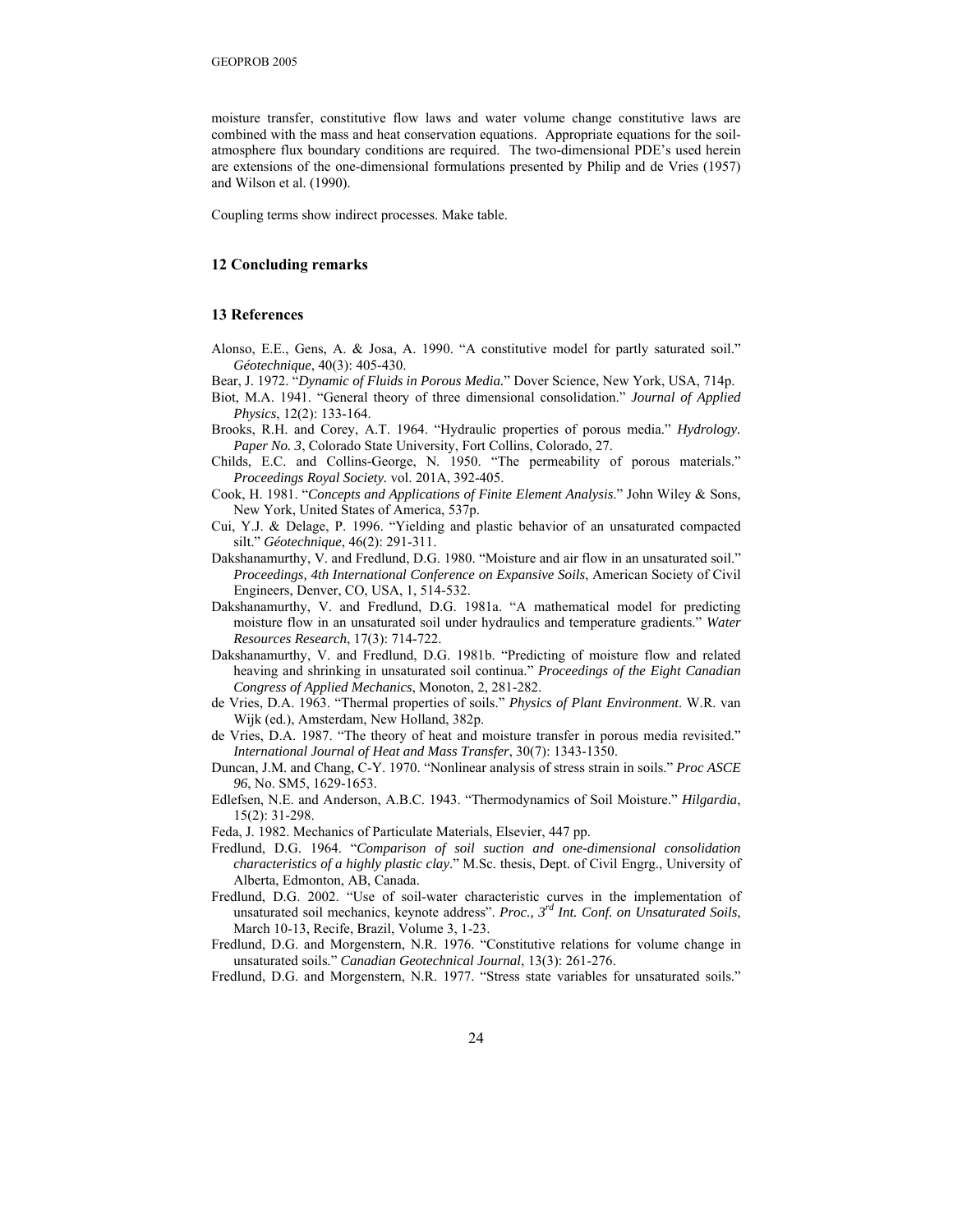*Journal of Geotechnical Engineering Division*, Proceedings, American Society of Civil Engineers, GT5, 103: 447-466.

- Fredlund, D.G. and Rahardjo, H. 1993. "*Soil Mechanics for Unsaturated Soil*." John Wiley & Sons, New York, United States of America, 517p.
- Fredlund, D.G., Xing, A., and Fredlund, M.D. 1996. "The relationship of the unsaturated shear strength to the soil-water characteristic curve." *Canadian Geotechnical Journal*, 33(3): 440-448.
- Fredlund, D.G., Xing, A., and Huang, S. 1994. "Predicting the permeability function for unsaturated soil using the soil-water characteristic curve." *Canadian Geotechnical Journal*, 31(4): 533-546.
- Freeze, R.A. and Cherry, J.A. 1979. "*Groundwater.*" Prentice Hall, Inc., New Jersey, USA, 604p.
- Gallopoulos, E., Houstis, E., and Rice, J.R. 1994. "Computer as thinker/doer: problemsolving environments for computational science." *IEEE Computational Science & Engineering*, 1(2): 11-23
- Gitirana Jr., G.F.N. 1999. "*Numerical Modelling for the Coupled Hydro-Mechanical Behaviour of Unsaturated Soils Considering Elastic and Critical State Models.*" Pub. G.DM 063A/99, Dept. de Eng. Civil, UnB, Brasília, DF, 126p. (in Portuguese)
- Gitirana Jr., G.F.N. and Fredlund, D.G. 2003. "Keynote address: From experimental evidences towards the assessment of weather-related railway embankment hazards." *In From Experimental Evidences Towards Unsaturated Soil Practice*, Weimar, Germany. 21-52.
- Karube, D. & Kato, S. 1989. "Yield functions of unsaturated soil." *XII International Congress of Soil Mechanics and Foundation Engineering*, Rio de Janeiro, RJ, 3: 615-618.
- Lai, S., Tiedje, J.M., and Erickson, A.E. 1976. "In situ measurement of gas diffusion coefficient in soils." *Soil Science Society of America Proceedings*, 40(l): 3-6.
- Lawton, E.C., Fragaszy, R.J. & Hardcastle, J.H. 1991. "Stress ratio effects on collapse of compacted clayey sand." *ASCE J. Geotech. Eng.,* 117(5): 714-730.
- Lloret, A. & Ledelma, A. 1993. "Finite element analysis of deformations of unsaturated soils." Civil Engineering European Courses, Barcelona, Spain, 20 p.
- Matyas, E.L. and Radakrishna, H.S. 1968. "Volume change characteristics of partially saturated soils." *Géotechnique*, 18: 432-448.
- Milly, P.C.D. 1982. "Moisture and heat transport in hysteretic, inhomogeneous porous media: A matric head-based formulation and a numerical model." *Water Resources Research*, 18(3): 489-498.
- Milly, P.C.D. 1984. "A linear analysis of thermal effects on evaporation from soil." *Water Resources Research*, 20(8): 1075-1085.
- PDE Solutions Inc. 2003. "*FlexPDE 3.10 Reference Manual*." Antioch, CA, USA.
- Penman, H.L. 1948. "Natural evapotranspiration from open water, bare soil and grass." *Proc. R. Soc. London Ser. A*. 193: 120-145.
- Pereira, J.H.F. 1996. "*Numerical analysis of the mechanical behavior of collapsing earth dams during first reservoir filling*." Ph.D. thesis, Department of Civil Engineering, University of Saskatchewan, Saskatoon, Canada, 449p.
- Pereira, J.H.F. and Fredlund, D.G. 2000. "Volume change behavior of collapsible compacted gneiss soil". *ASCE J. Geotech. and Geoenvironmental Eng.,* 126(10): 907-916.
- Philip, J.R. and de Vries, D.A. 1957. "Moisture movement in porous materials under temperature gradients." *Transactions, American Geophysical Union*, 38(2): 222-232.
- Reddy, J.N. 1993. "*An Introduction to the Finite Element Method*." McGraw-Hill, New York, United States of America, 2e, 684p.
- Richards, L.A. 1931. "Capillary conduction of liquids through porous mediums." *Physics*, 1: 318-333.
- Terzaghi, K. 1943. "*Theoretical Soil Mechanics*." 14th printing, John Wiley & Sons, Inc., New York, USA, 510p.
- Thornthwaite, C.W. 1948. "An approach toward a rational classification of climate." *The*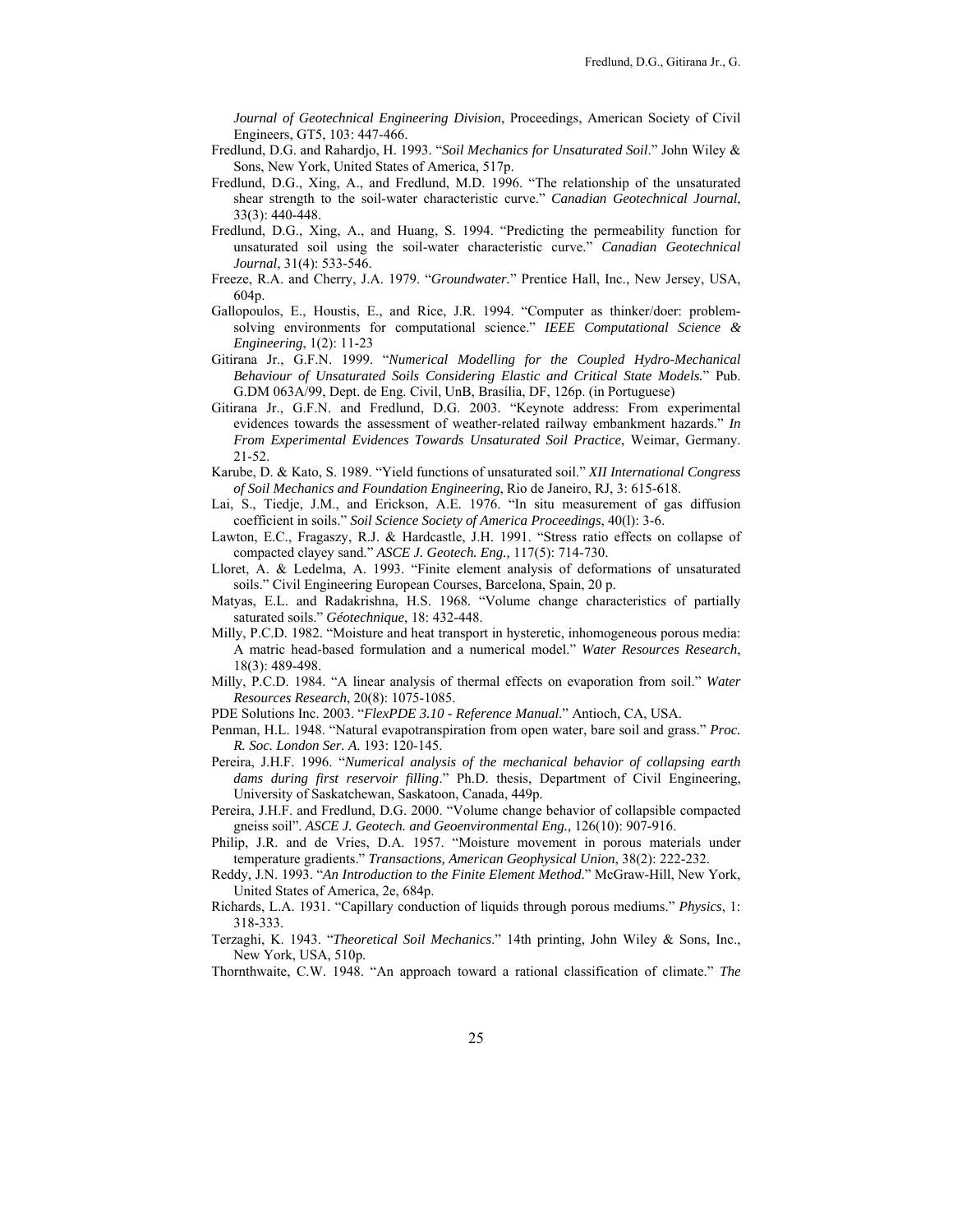*Geographical Review*, 38: 55-94.

Wilson, G.W., Fredlund, D.G., and Barbour, S.L. 1994. "Coupled soil-atmosphere modeling for soil evaporation." *Canadian Geotechnical Journal*, 31(2): 151-161.

Wheeler, S.J., & Sivakumar, V. 1995. "An elasto-plastic critical state framework for unsaturated soils." *Géotechnique*, 45(1): 35-53.

Wood, D. M. 1990. Critical State Soil Mechanics, Cambridge University Press, 462 pp.

#### **We may have to explain this:**

 It has become conventional practice to plot soil-water characteristic curves using matric suction data for  $(u_a - u_w)$  < 1500 kPa and total suction data otherwise. Fredlund (2002) presents a detailed justification for why this apparently inconsistent approach is adequate in geotechnical engineering practice. Capillary effects dominate in the "low" suction range, while osmotic potential becomes of importance in the "high" suction range. Quoting Fredlund (2002), "*it is anticipated that this* [the above manner] *will continue to be the manner*  in which the soil-water characteristic curve is plotted and utilized in geotechnical *engineering*". The plot of the SWCC combining matric and total suction was adopted throughout this paper. This combined plot provides an effective approach for unifying theories developed for the capillary and residual saturation conditions.

# **PAPER OUTLINE**

**1 Relevance of partial differential equations to unsaturated soil mechanics** 

**2 Assumptions traditionally adopted in the derivation of partial differential equations governing unsaturated soil behaviour** 

- **3 Stress state variables**
- **4 Differential conservation equations for unsaturated soils**
- **4.1 Conservation of linear and angular momentum**
- **4.2 Conservation of mass and heat energy**
- **5 Strain-displacement relationships and compatibility equations**
- **6 Constitutive laws for unsaturated soils**
- **6.1 Stress-strain relationship** 
	- **6.1.1 Elastic models**
	- **6.1.2 Elastoplastic models**
- **6.2 Shear strength**
- **6.3 Water phase volume change**
- **6.4 Air phase volume change**
- **6.5 Flow laws** 
	- **6.5.1 Flow of liquid water**
	- **6.5.2 Flow of water vapour**
	- **6.5.3 Mass transfer between liquid pore-water and pore-water vapour**
	- **6.5.4 Flow of dry air**
	- **6.5.5 Flow of heat by conduction**

**7 Partial differential equations for stress analysis**